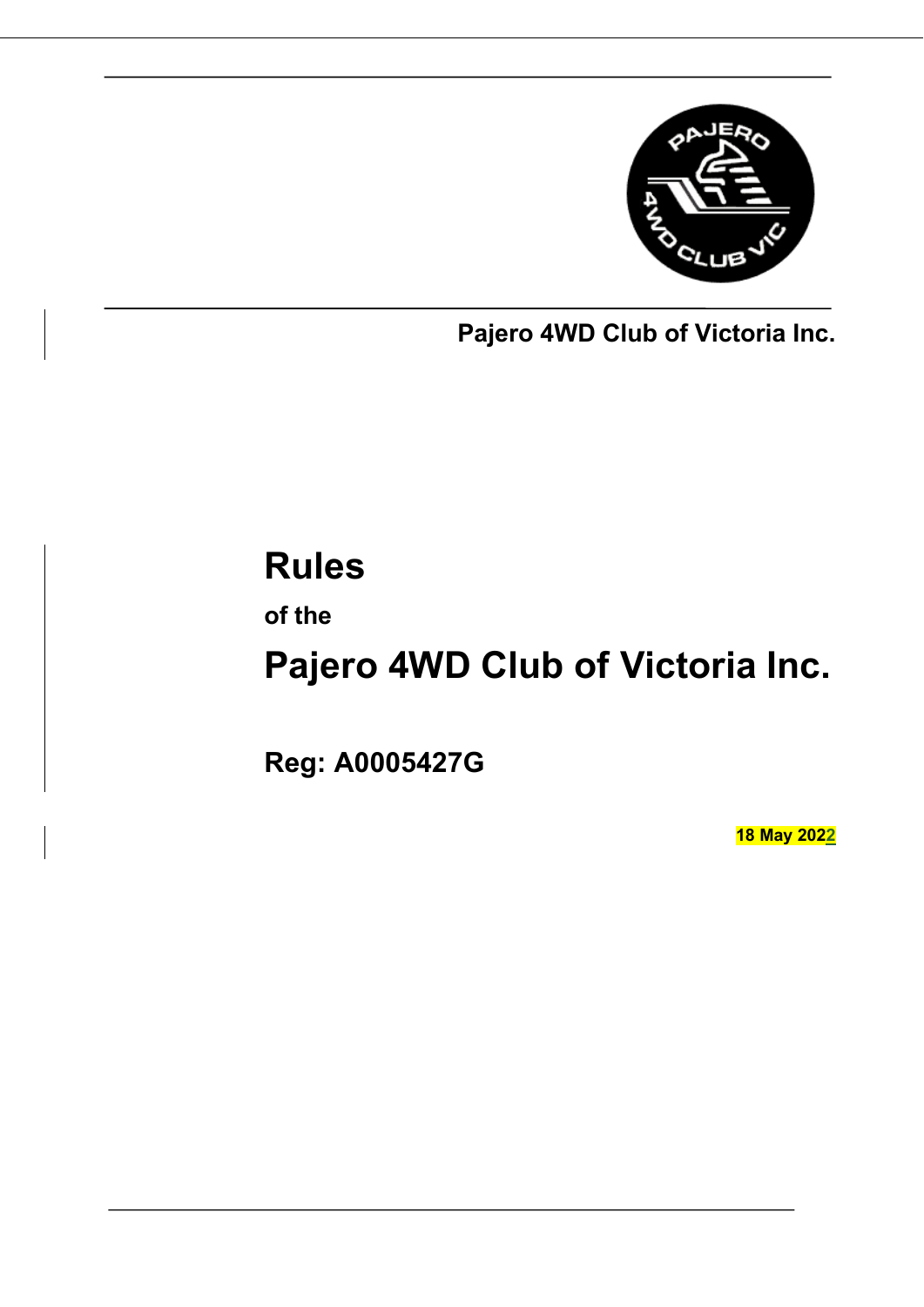# **TABLE OF RULES**

| 1.  |                                                            |  |  |  |  |
|-----|------------------------------------------------------------|--|--|--|--|
| 2.  |                                                            |  |  |  |  |
| 3.  |                                                            |  |  |  |  |
| 4.  |                                                            |  |  |  |  |
|     |                                                            |  |  |  |  |
| 5.  |                                                            |  |  |  |  |
| 6.  |                                                            |  |  |  |  |
|     | PART 3-MEMBER'S DISCIPLINARY PROCEDURES AND GRIEVANCES  79 |  |  |  |  |
|     |                                                            |  |  |  |  |
| 7.  |                                                            |  |  |  |  |
| 8.  |                                                            |  |  |  |  |
| 9.  |                                                            |  |  |  |  |
| 10. |                                                            |  |  |  |  |
| 11. |                                                            |  |  |  |  |
| 12. |                                                            |  |  |  |  |
| 13. |                                                            |  |  |  |  |
| 14. |                                                            |  |  |  |  |
| 15. |                                                            |  |  |  |  |
| 16. |                                                            |  |  |  |  |
| 17. |                                                            |  |  |  |  |
| 18. |                                                            |  |  |  |  |
|     |                                                            |  |  |  |  |
| 19. |                                                            |  |  |  |  |
| 20. |                                                            |  |  |  |  |
| 21. |                                                            |  |  |  |  |
| 22. |                                                            |  |  |  |  |
| 23. |                                                            |  |  |  |  |
| 24. |                                                            |  |  |  |  |
|     |                                                            |  |  |  |  |
| 25. |                                                            |  |  |  |  |
| 26. |                                                            |  |  |  |  |
| 27. |                                                            |  |  |  |  |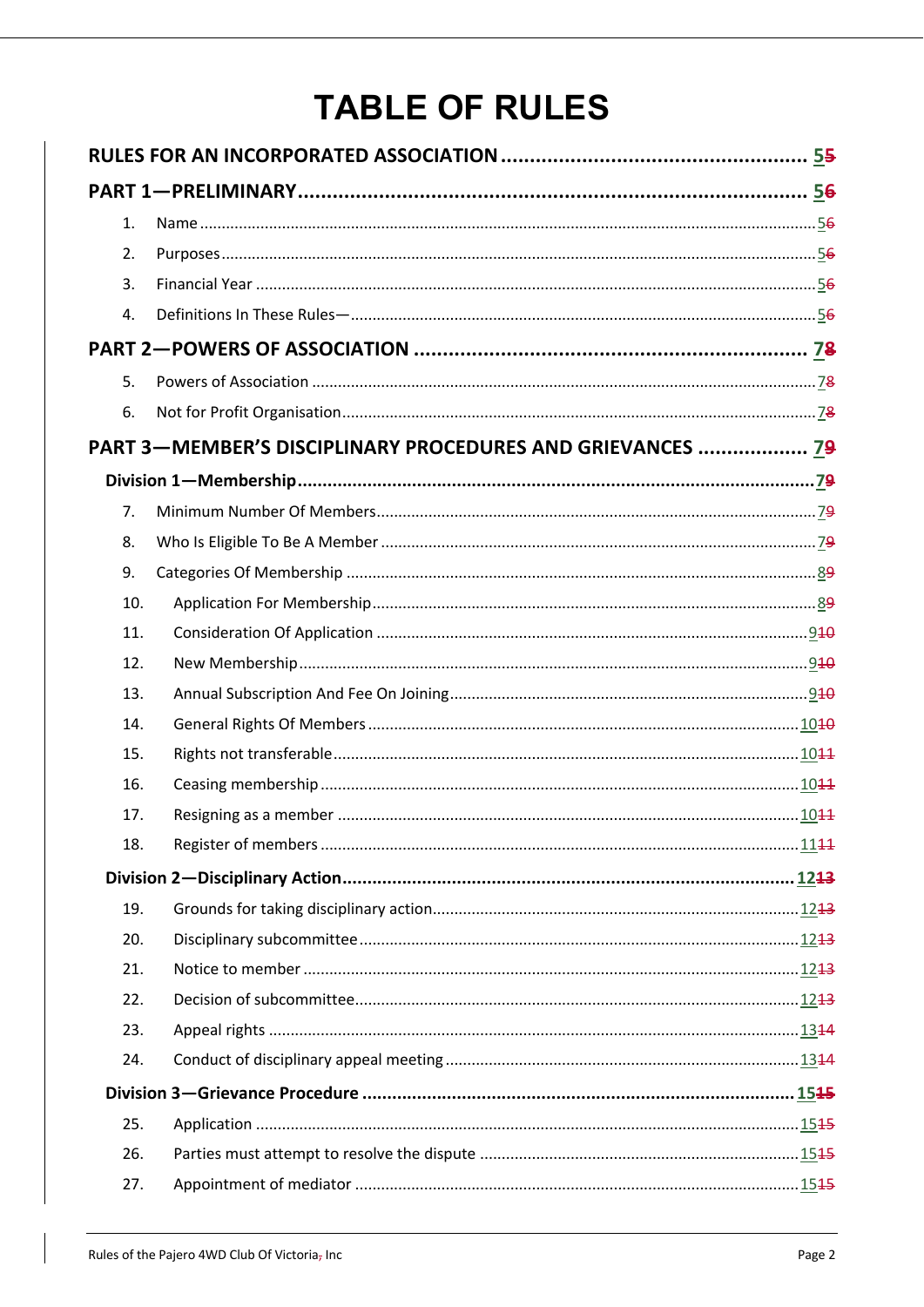| 28. |                                                                     |  |  |  |
|-----|---------------------------------------------------------------------|--|--|--|
| 29. |                                                                     |  |  |  |
|     |                                                                     |  |  |  |
| 30. |                                                                     |  |  |  |
| 31. |                                                                     |  |  |  |
| 32. |                                                                     |  |  |  |
| 33. |                                                                     |  |  |  |
| 34. |                                                                     |  |  |  |
| 35. |                                                                     |  |  |  |
| 36. |                                                                     |  |  |  |
| 37. |                                                                     |  |  |  |
| 38. |                                                                     |  |  |  |
| 39. |                                                                     |  |  |  |
| 40. |                                                                     |  |  |  |
| 41. |                                                                     |  |  |  |
|     |                                                                     |  |  |  |
|     |                                                                     |  |  |  |
| 42. |                                                                     |  |  |  |
| 43. |                                                                     |  |  |  |
|     | Division 2—Composition Of The Committee And Duties Of Members  2222 |  |  |  |
| 44. |                                                                     |  |  |  |
| 45. |                                                                     |  |  |  |
| 46. |                                                                     |  |  |  |
| 47. |                                                                     |  |  |  |
| 48. |                                                                     |  |  |  |
| 49. |                                                                     |  |  |  |
|     | Division 3-Election Of Committee Members And Tenure Of Office  2424 |  |  |  |
| 50. |                                                                     |  |  |  |
| 51. |                                                                     |  |  |  |
| 52. |                                                                     |  |  |  |
| 53. |                                                                     |  |  |  |
| 54. |                                                                     |  |  |  |
| 55. |                                                                     |  |  |  |
| 56. |                                                                     |  |  |  |
| 57. |                                                                     |  |  |  |
|     |                                                                     |  |  |  |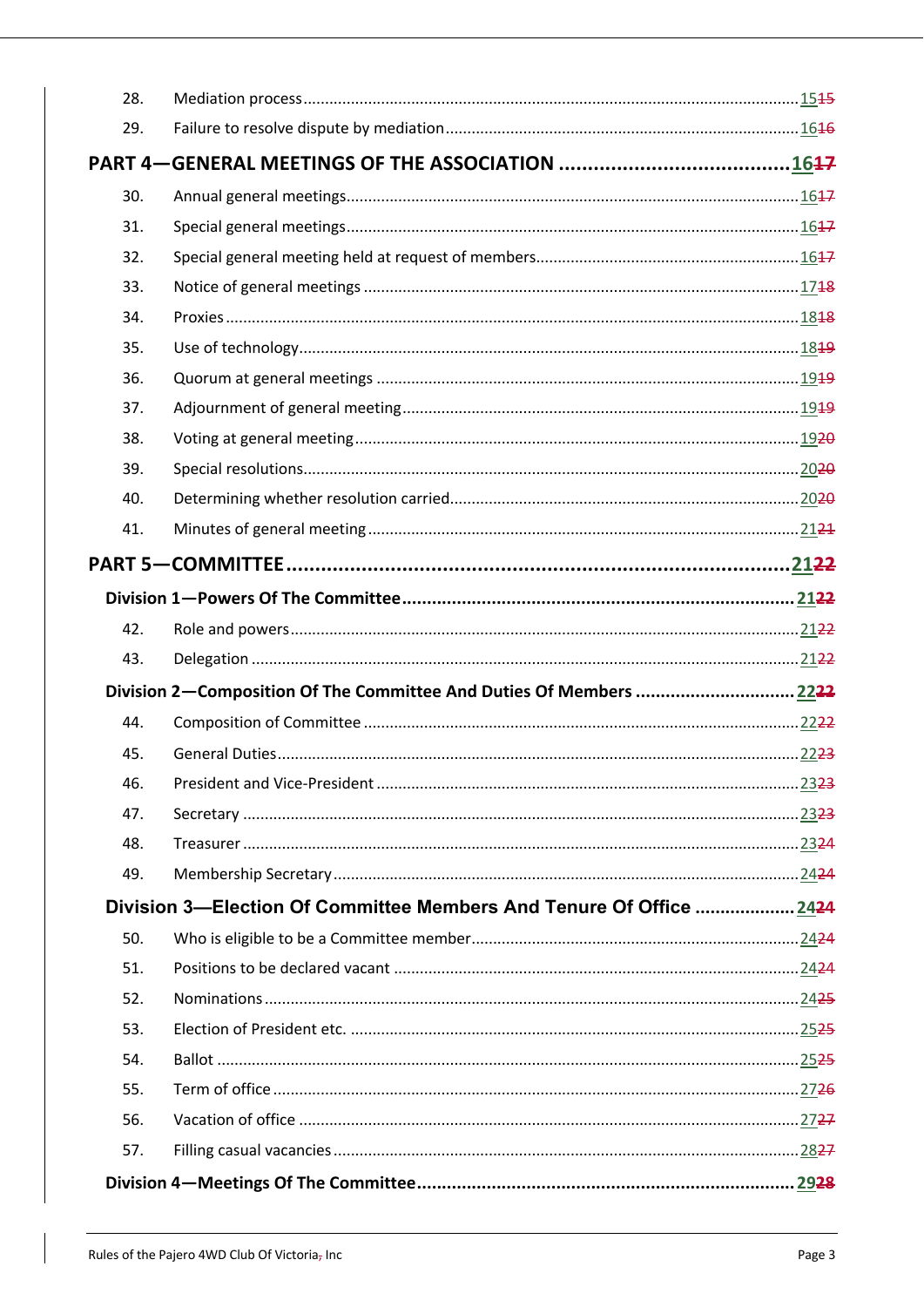|  | 58. |  |  |  |
|--|-----|--|--|--|
|  | 59. |  |  |  |
|  | 60. |  |  |  |
|  | 61. |  |  |  |
|  | 62. |  |  |  |
|  | 63. |  |  |  |
|  | 64. |  |  |  |
|  | 65. |  |  |  |
|  | 66. |  |  |  |
|  | 67. |  |  |  |
|  |     |  |  |  |
|  | 68. |  |  |  |
|  | 69. |  |  |  |
|  | 70. |  |  |  |
|  | 71. |  |  |  |
|  |     |  |  |  |
|  | 72. |  |  |  |
|  | 73. |  |  |  |
|  | 74. |  |  |  |
|  | 75. |  |  |  |
|  | 76. |  |  |  |
|  | 77. |  |  |  |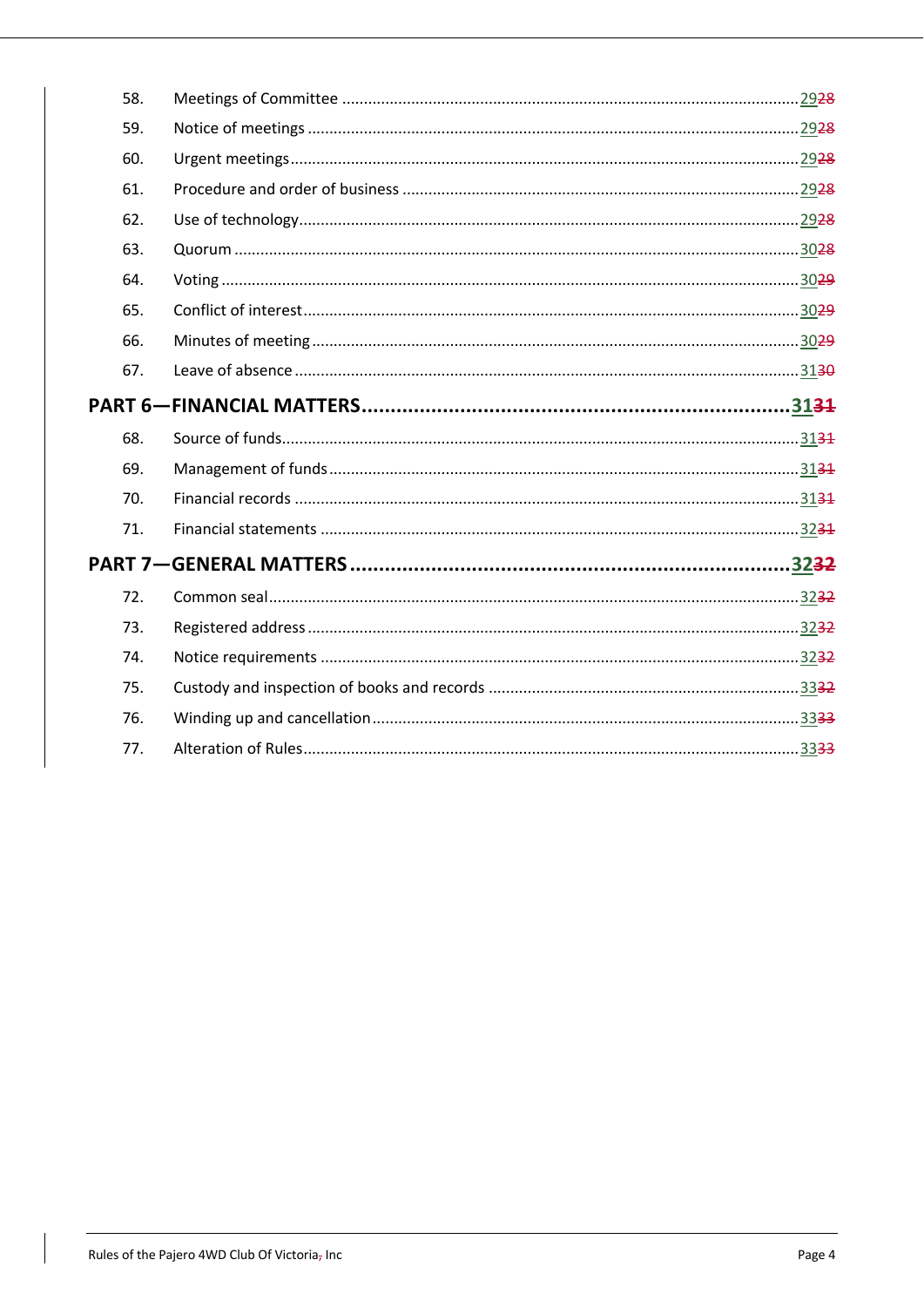### **RULES FOR AN INCORPORATED ASSOCIATION**

#### **Note**

The persons who from time to time are members of the Association are an incorporated association by the name given in rRule 1 of these Rules.

Under section 46 of the **Associations Incorporation Reform Act 2012**, these Rules are taken to constitute the terms of a contract between the Association and its members.

# **PART 1—PRELIMINARY**

#### **1. NAME**

The name of the incorporated association is **Pajero 4WD Club of Victoria Inc**. Hereafter is known as the Club.

#### Note

Under section 23 of the Act, the name of the Club and its registration number must appear on all its business documents.

#### **2. PURPOSES**

The purposes of the Club are to —

- (1) Promote, represent, encourage and support the recreation and sport of four wheel drive touring.
- (2) Promote safe and responsible operation of four wheel drive vehicles.
- (3) Provide a forum for the exchange of ideas and the involvement in activities associated with the ownership and operation of four wheel drive vehicles.
- (4) Promote and represent the interests of owners and drivers of 4WD vehicles.
- (5) Afford members such benefits and privileges as it may be possible to arrange.
- (6) Pursue and conduct programs and projects which affect four wheel drive touring and the activities of the Club generally.
- (7) Promote and foster good relations and cooperation with other bodies with similar interests.
- (8) Publicise and promote the Club in any manner its Committee may decide.

#### **3. FINANCIAL YEAR**

The financial year of the Club is each period of 12 months ending on 30 JuneApril.

#### **4. DEFINITIONS IN THESE RULES—**

In these Rules -

*absolute majority*, of the Committee, means a majority of the committee members currently holding office and entitled to vote at the time (as distinct from a majority of committee members present at a committee meeting);

*Chairperson*, of a general meeting or committee meeting, means the person chairing the meeting as required under rule 46;

*Club* means the Pajero 4WD Club of Victoria Inc.

**Committee** means the Committee having management of the business of the Club;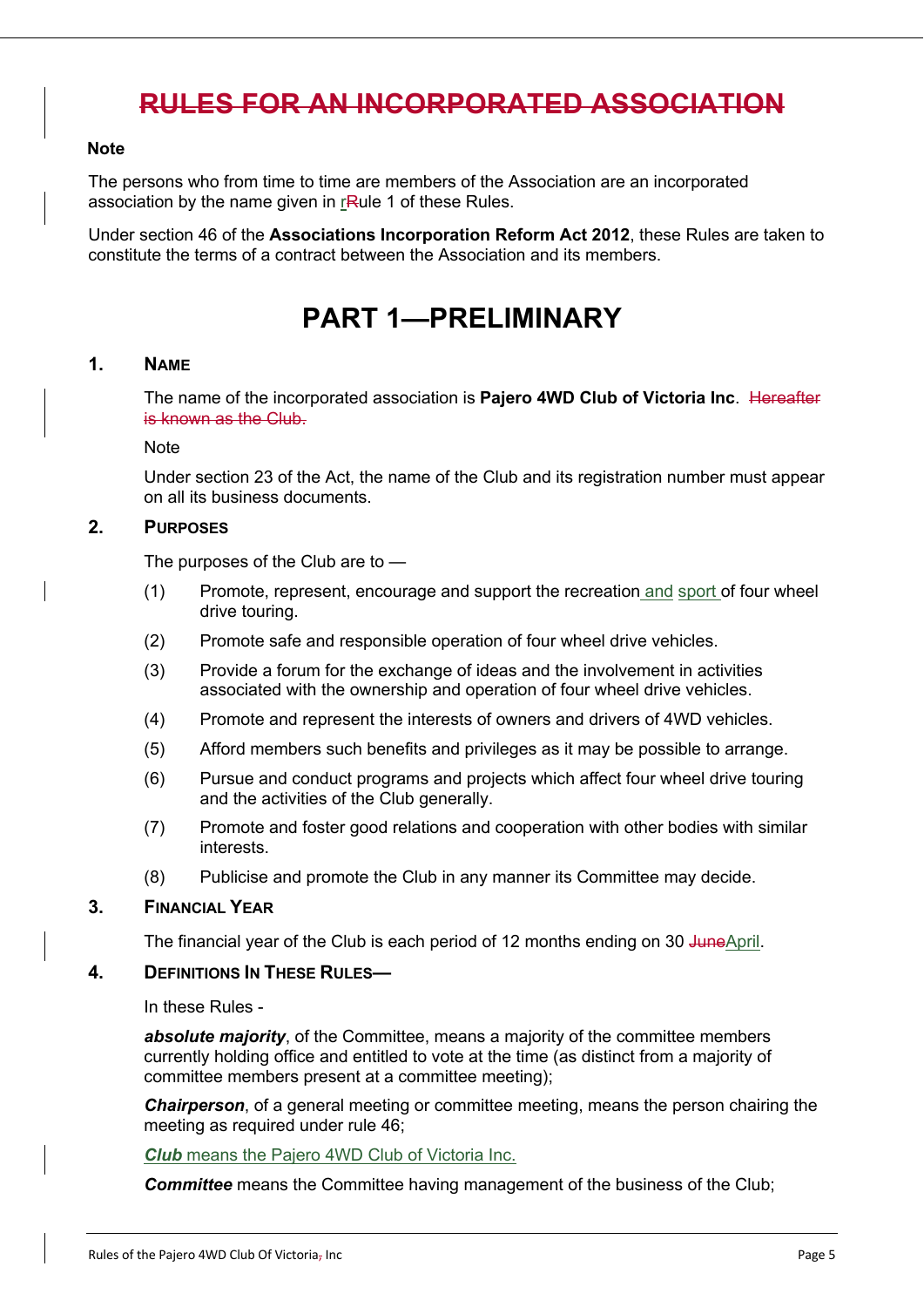*committee meeting* means a meeting of the Committee held in accordance with these Rules;

*committee member* means a member of the Committee elected or appointed under Division 3 of Part 5;

*disciplinary appeal meeting* means a meeting of the members of the Club convened under rule $-23(3)$ ;

*disciplinary meeting* means a meeting of the Committee convened for the purposes of rule 22;

disciplinary subcommittee means the subcommittee appointed under rRule 20;

*financial year* means the 12 month period specified in rule 3;

*general meeting* means a general meeting of the members of the Club convened in accordance with Part 4 and includes an annual general meeting, a special general meeting and a disciplinary appeal meeting;

*member* means a member of the Club;

*member entitled to vote* means a member who under rule 14(2) is entitled to vote at a general meeting;

*resolution means a decision of a meeting (whether that be a committee meeting or general meeting), for which, in the absence of any other requirement under these Rules, the majority of members entitled to vote attending the meeting are in favour.*

*special resolution* means a resolution that requires not less than three quarters of the members voting at a general meeting, whether in person or by proxy, to vote in favour of the resolution;

*the Act* means the *Associations Incorporation Reform Act* **(Vic) 2012** and includes any regulations made under that Act;

*the Registrar* means the Registrar of Incorporated Associations.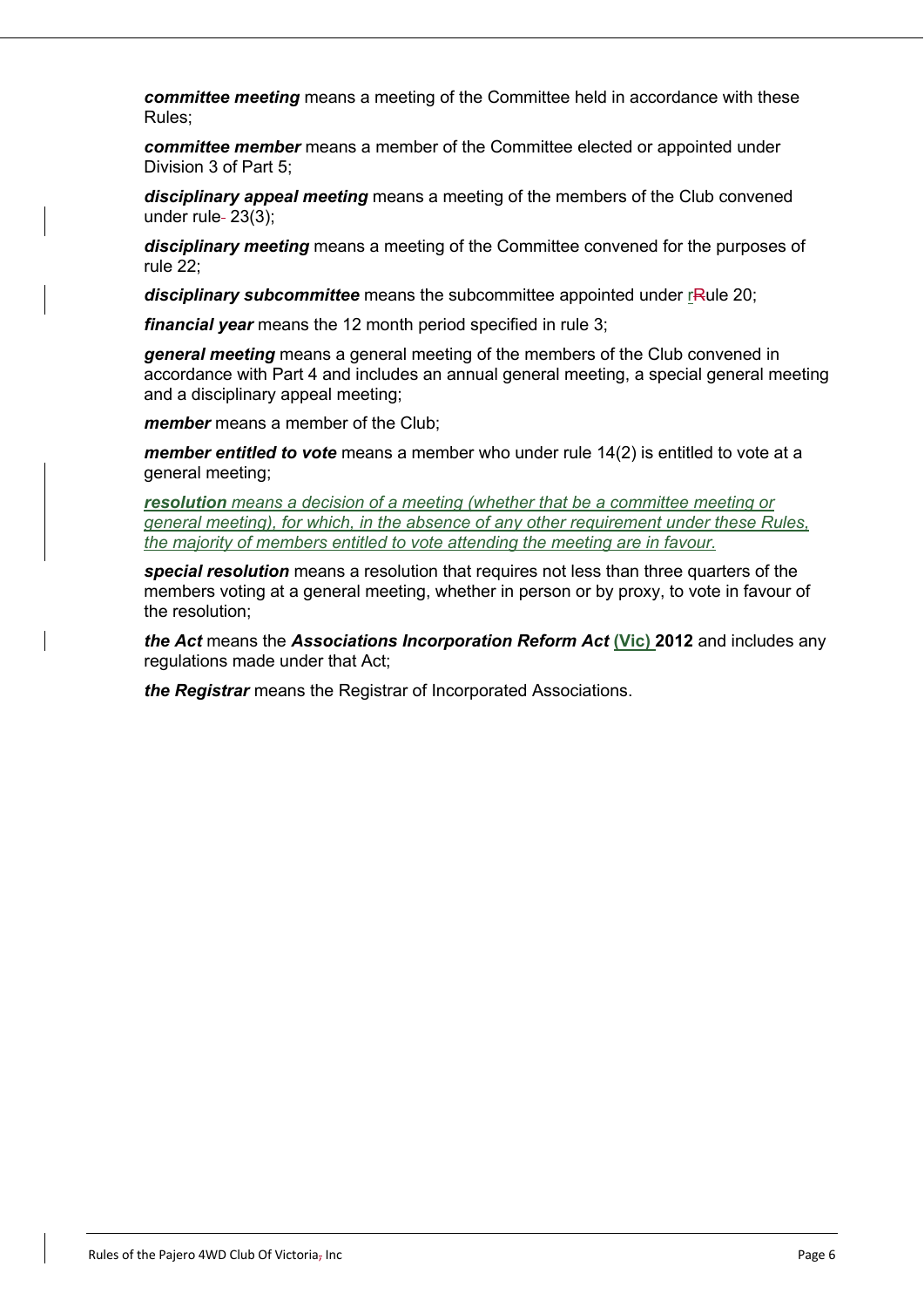# **PART 2—POWERS OF ASSOCIATION**

#### **5. POWERS OF ASSOCIATION**

- (1) Subject to the Act, the Club has power to do all things incidental or conducive to achieve its purposes.
- (2) Without limiting subrule (1), the Club may—
	- (a) acquire, hold and dispose of real or personal property;
	- (b) open and operate accounts with financial institutions;
	- (c) invest its money in any security in which trust monies may lawfully be invested;
	- (d) raise and borrow money on any terms and in any manner as it thinks fit;
	- (e) secure the repayment of money raised or borrowed, or the payment of a debt or liability;
	- (f) appoint agents to transact business on its behalf;
	- (g) enter into any other contract it considers necessary or desirable.
- (3) The Club may only exercise its powers and use its income and assets (including any surplus) for its purposes.

#### **6. NOT FOR PROFIT ORGANISATION**

- (1) The Club must not distribute any surplus, income or assets directly or indirectly to its members.
- (2) Subrule (1) does not prevent the Club from paying a member—
	- (a) reimbursement for expenses properly incurred by the Member; or
	- (b) for goods or services provided by the Member—if this is done in good faith on terms no more favourable than if the Member was not a member.

#### **Note**

Section 33 of the Act provides that an incorporated association must not secure pecuniary profit for its members. Section 4 of the Act sets out in more detail the circumstances under which an incorporated association is not taken to secure pecuniary profit for its members.

# **PART 3—MEMBER'S, DISCIPLINARY PROCEDURES AND GRIEVANCES**

### **Division 1—Membership**

#### **7. MINIMUM NUMBER OF MEMBERS**

The Club must have at least 5 members.

#### **8. WHO IS ELIGIBLE TO BE A MEMBER**

 $(1)$  Any person who supports the purposes and aims of the Club and owns a four wheel drive vehicle with low range capabilities as defined by the Committee is eligible for membership.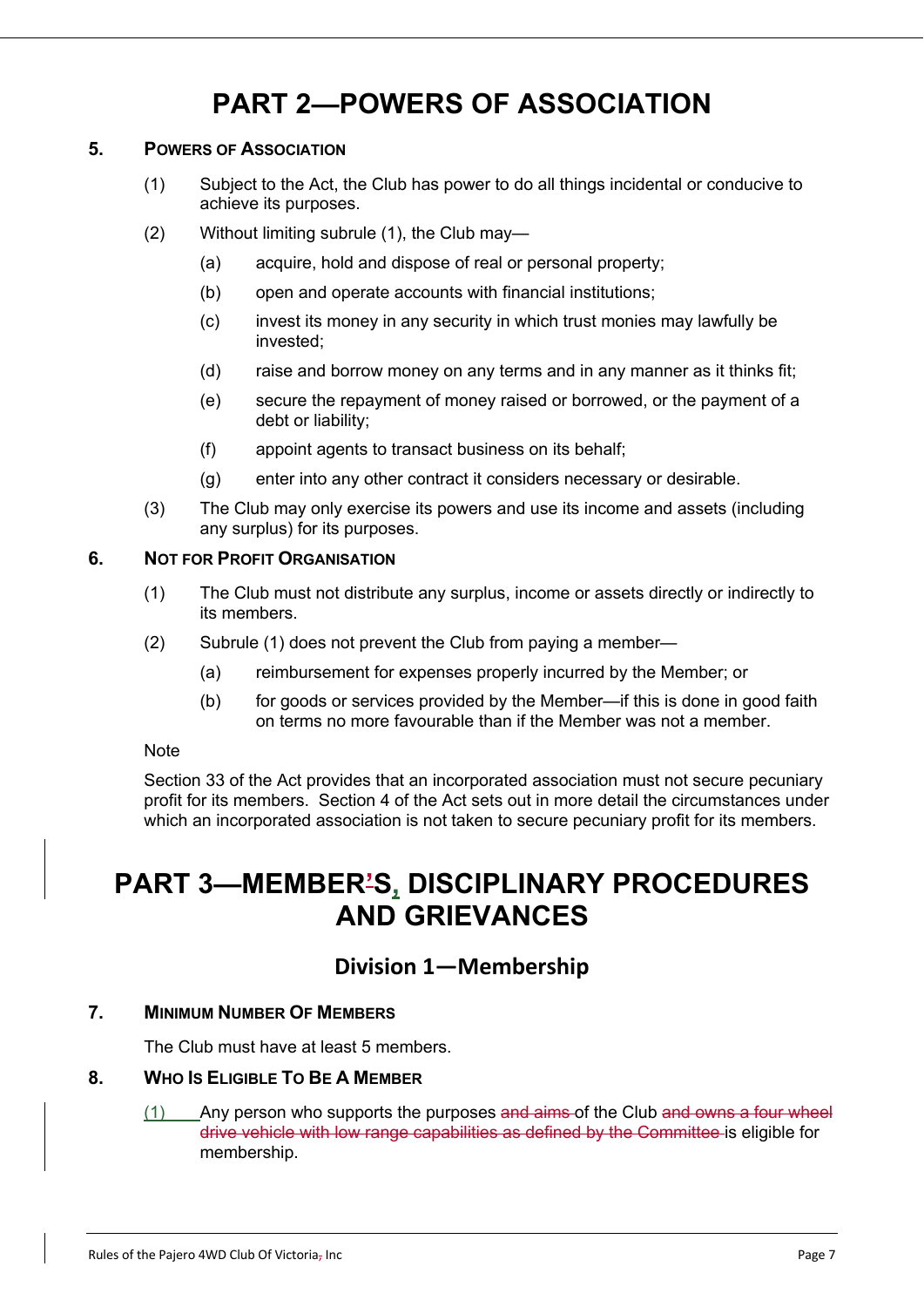(2) The Committee may set any reasonable criteria related to the purposes of the Club for new members joining the Club, however such criteria will not affect the membership status of any existing member in any way.

#### **9. CATEGORIES OF MEMBERSHIP**

The Club has the following categories of membership: offered shall be as follows

- (1) Single member which is afforded a single voting representative
- (1) Family membershipFull Member: a Full Member is entitled to all benefits of the Club, is entitled to vote at a general meeting of the Club and hold a position on the Committee.
- (2) Family Member:which is afforded upto two voting representative not including dependents. a dependent

**Note** 

A Family consists of a single adult or a couple and their dependents.

- (2) Dependant means-unmarried childrenchild, primarily dependent onof a the Full or Life Mmember for maintenance and support, over 6 months and under 19-18 years of age, or under 25 if a full-time student, at an accredited institution of higher learning and includes step or legally adopted children or at the discretion of the Committee. A Family Member is not entitled to vote at a general meeting of the Club or hold a position on the Committee.
- (3) Life Member: a Full Member who, in the assessment of the Committee, has given outstanding service to the Club. A Life Member shall have all the rights of a Full Member but shall not be required to pay any further annual subscription.
- (3)(4) Honorary Mmembership to: granted to a person (who is not a Full Member) or organisation at the discretion of the Committeea person who. The benefits of an Honorary Member are as set by the Committee, however an Honorary Member shall not be entitled to vote at general meetings of the Club or hold a position on the Committee. The Committee shall review all Honorary Memberships annually.se membership must be reviewed at each Annual General Meeting. No Honorary member shall be required to pay annual membership fees, and is not entitled to hold Office on the Committee and shall have no power to vote
- $(4)(5)$  Temporary Mmembership to: a person who who is accepted by the Committee as a member for the purpose of participatingtes in a specific ed-Club activity and completes any requirements set by the Committee including payings the any prescribed fee, as decided by the Committee from time to time. The Temporary Member ceases to be a member at the completion of the specific activity.- Any suchA Temporary Mmember is not entitled to vote at general meetings of the Club nor hold office a position on the Committee. or any sub-Committee and shall have **no power to vote [IF1]**
- (5) Life membership to: Single and Family memberships who have given outstanding service to the Club. Any such Life Member shall have all rights of a Single Member and shall not be required to pay any further membership fees

#### **10. APPLICATION FOR MEMBERSHIP**

- $(1)$  To apply to become a Full Mmember of the Club, a person must submit-complete an written application, to the Membership Secretary using the application formas approved by the Committee, from time to tim which includes a statement that the person:e—
	- (a) wishes to become a member of the Club;
	- (b) supports the purposes of the Club; and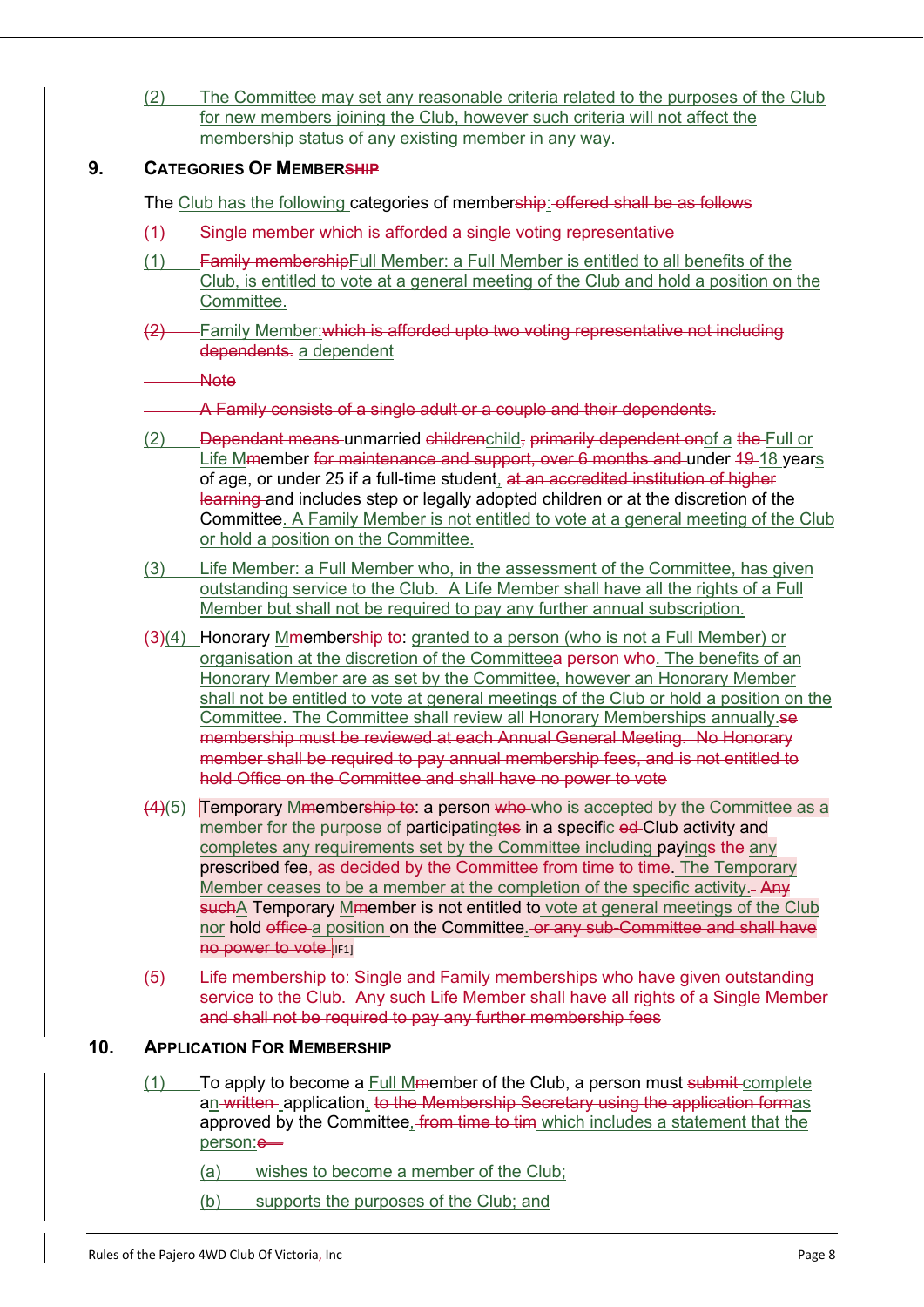- (1)(c) agrees to comply with these Rules.
- $(2)$  The application must –
- (a) must be signed by the applicant, or applicants in the case of a family membership; and
- (b) signed by a proposer being a current member; and
- (c) signed by a seconder being a current member; and
- $(2)$  be accompanied by payment of the any joining fee.

**Note** 

The joining fee is the fee (if any) determined by the Club under rule 13(3) 2He).

 $(d)(3)$  A person may be made a Family Member upon the request of a Full Member on whose membership the Family Member depends.

**Note** 

The joining fee is the fee (if any) determined by the Club under rule 13(2)(c).

#### **11. CONSIDERATION OF APPLICATION**

- (1) As soon as practicable after an application for membership as a Full Member is received, the Committee must decide by resolution whether to accept or reject the application.
- (2) The Committee must notify the applicant in writing of its decision as soon as practicable after the decision is made.
- (3) If the Committee rejects the application, it must return any money accompanying the application to the applicant.
- (4) No reason need be given for the rejection of an application.

#### **12. NEW MEMBERSHIP**

- (1) If an application for full membership is approved by the Committee—
	- (a) the resolution to accept the membership must be recorded in the minutes of the committee meeting; and
	- (b) the Membership Secretary must, as soon as practicable, enter the name and address of the new member, and the date of becoming a member, in the register of members.
- (2) A person becomes a member of the Club and, subject to rule 14(2), is entitled to exercise his or hertheir rights of membership from the date, whichever is the later, on which—
	- (a) the Committee approves the person's membership; or
	- (b) the person pays the joining fee.

#### **13. ANNUAL SUBSCRIPTION AND FEE ON JOINING**

- (1) The Committee shall determine
	- (a) the amount of the annual subscription (if any) for each membership year; and
	- (b) the date for payment of the annual subscription.
- (2) The Committee may set different levels of annual subscription for members based on —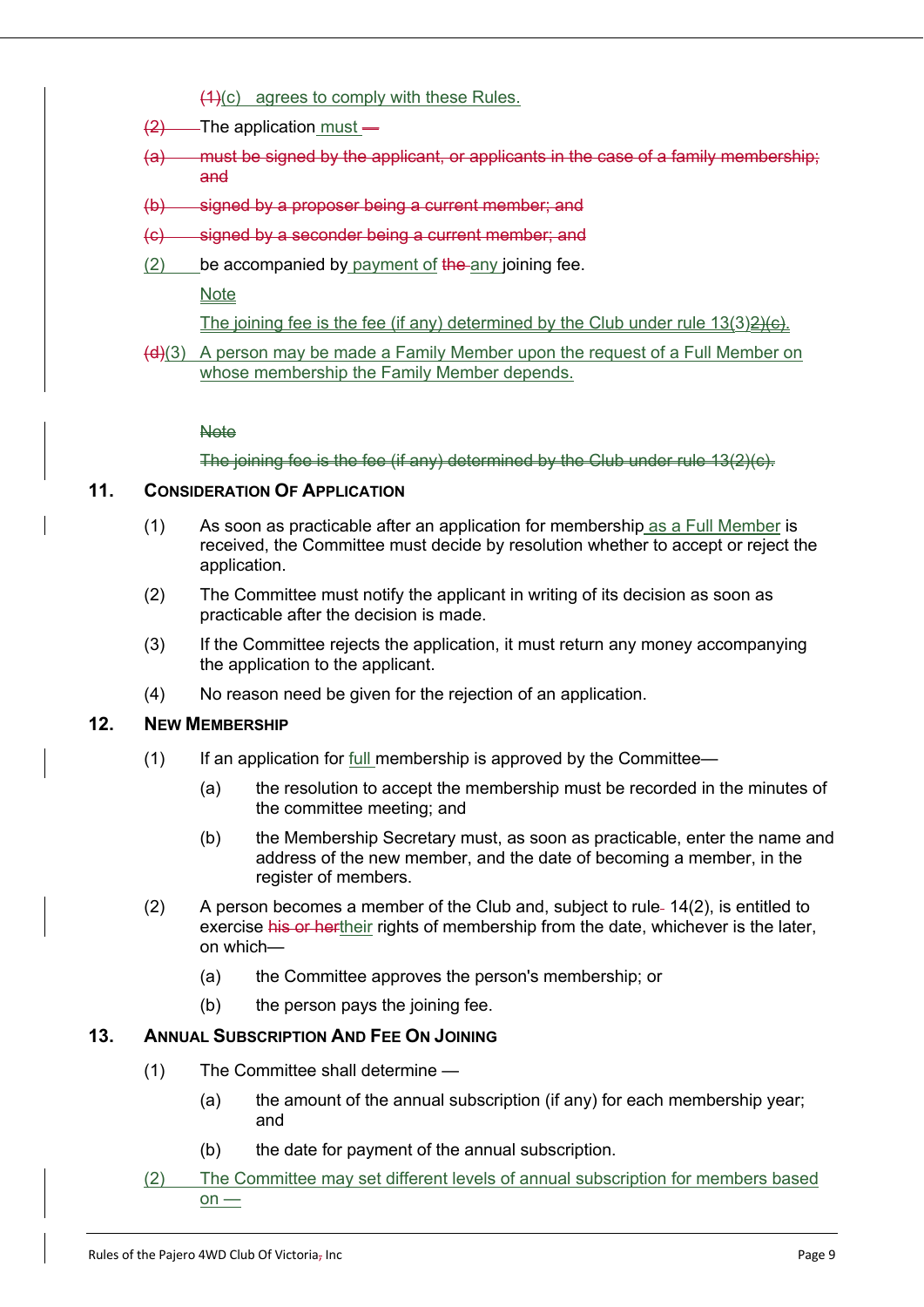- (a) Years of membership;
- (b) Family group;
- (c) Residential location of members;
- (d) Other reasonable criteria as determined by the Committee.
- $(2)(3)$  The Committee may determine that any new member who joins after the start of a membership year must, for that membership year, pay a fee equal to—
	- (a) the full annual subscription; or
	- (b) a pro rata annual subscription based on the remaining part of the membership year; plus
	- (c) a fixed amount determined from time to time by the Committee.
- $\left(\frac{3}{4}\right)$  The rights of a member (including the right to vote) who has not paid the annual subscription by the due date are suspended until the subscription is paid.

#### **14. GENERAL RIGHTS OF MEMBERS**

- (1) A member of the Club who is entitled to vote has the right—
	- (a) to receive notice of general meetings and of proposed special resolutions in the manner and time prescribed by these Rules; and
	- (b) to submit items of business for consideration at a general meeting; and
	- (c) to attend and be heard at general meetings; and
	- (d) to vote at a general meeting; and
	- (e) to have access to the minutes of general meetings and other documents of the Club as provided under rule 75; and
	- (f) to inspect the register of members.
- (2) A member is entitled to vote if—
	- (a) they belong to a category of member entitled to vote (see rule 9); and
	- $(a)(b)$  more than 10 business days have passed since he or shethey became a member of the Club; and
	- $\left(\frac{h}{c}\right)$  the mMember's membership rights are not suspended for any reason.

#### **15. RIGHTS NOT TRANSFERABLE**

The rights of a member are not transferable and end when membership ceases.

#### **16. CEASING MEMBERSHIP**

- (1) The membership of a person ceases on resignation, expulsion, or death.
- (2) If a person ceases to be a member of the Club, the Membership Secretary must, as soon as practicable, enter the date the person ceased to be a member in the register of members.

#### **17. RESIGNING AS A MEMBER**

(1) A member may resign by notice in writing given to the Club.

**Note**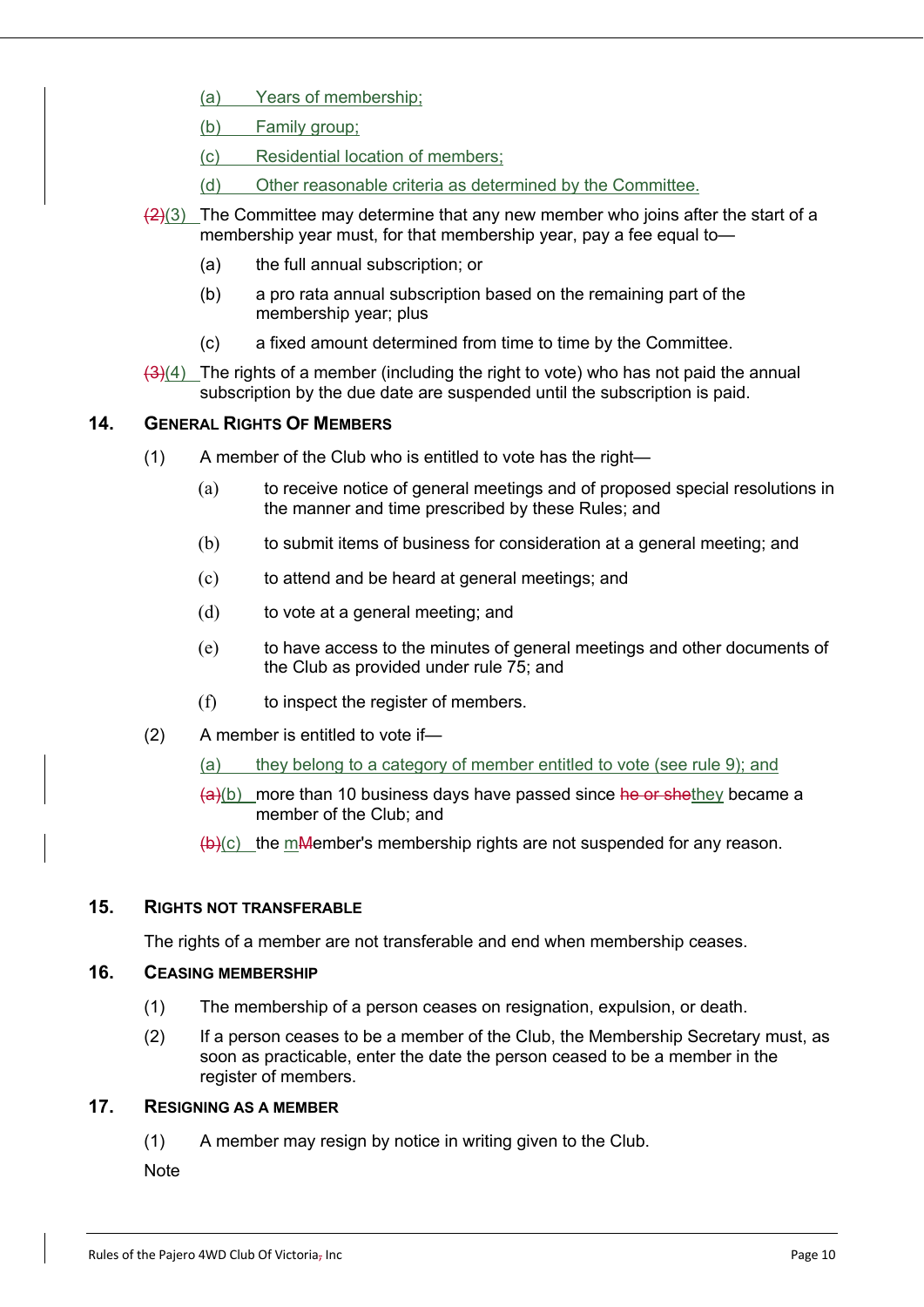Rule 754(3) sets out how notice may be given to the Club. It includes by post or by handing the notice to a member of the Committee or if appropriate by email.

- (2) A member is taken to have resigned if—
	- (a) the Member's annual subscription is more than 2 months in arrears; or
	- (b) where no annual subscription is payable—
		- (i) the Membership Secretary has made a written request to the Member to confirm that he or shethey wishes to remain a member; and
		- (ii) the Member has not, within 2 months after receiving that request, confirmed in writing that he or shethey wishes to remain a member.

#### **18. REGISTER OF MEMBERS**

- (1) The Membership Secretary must keep and maintain a register of members that includes—
	- (a) for each current member—
		- (i) the Member's name;
		- (ii) the address for notice last given by the Member;
		- (iii) the date of becoming a member;
		- (iv) any other information determined by the Committee; and
	- (b) for each former member, the date of ceasing to be a member.
- (2) Any member may, at a reasonable time and free of charge, inspect the register of members.

#### **Note**

Under section 59 of the Act, access to the personal information of a person recorded in the register of members may be restricted in certain circumstances. Section 58 of the Act provides that it is an offence to make improper use of information about a person obtained from the Register of Members.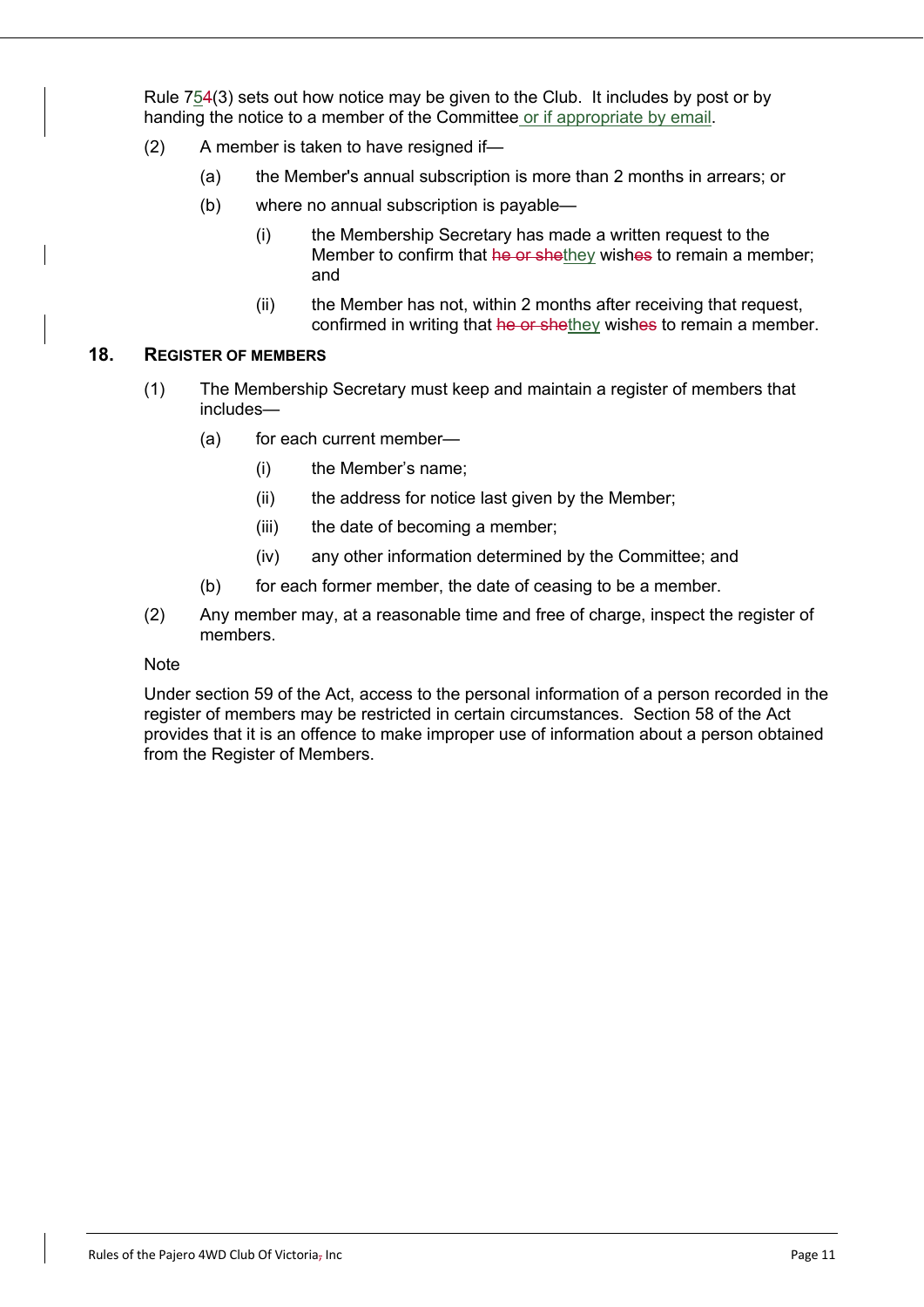### **Division 2—Disciplinary Action**

#### **19. GROUNDS FOR TAKING DISCIPLINARY ACTION**

The Club may take disciplinary action against a member in accordance with this Division if it is determined that the Member—

- (a) has failed to comply with these Rules; or
- (b) refuses to support the purposes of the Club; or
- (c) has engaged in conduct prejudicial to the Club.

#### **20. DISCIPLINARY SUBCOMMITTEE**

- (1) If the Committee is satisfied that there are sufficient grounds for taking disciplinary action against a member, the Committee must appoint a disciplinary subcommittee to hear the matter and determine what action, if any, to take against the Member.
- (2) The members of the disciplinary subcommittee—
	- (a) may be Committee members, members of the Club or anyone else; but
	- (b) must not be biased against, or in favour of, the Member concerned.

#### **21. NOTICE TO MEMBER**

- (1) Before disciplinary action is taken against a member, the Secretary must give written notice to the Member—
	- (a) stating that the Club proposes to take disciplinary action against the Member; and
	- (b) stating the grounds for the proposed disciplinary action; and
	- (c) specifying the date, place and time of the meeting at which the disciplinary subcommittee intends to consider the disciplinary action (the *disciplinary meeting*); and
	- (d) advising the Member that he or shethey may do one or both of the following—
		- (i) attend the disciplinary meeting and address the disciplinary subcommittee at that meeting;
		- (ii) give a written statement to the disciplinary subcommittee at any time before the disciplinary meeting; and
	- (e) setting out the Member's appeal rights under rule 23.
- (2) The notice must be given no earlier than 28 days, and no later than 14 days, before the disciplinary meeting is held.

#### **22. DECISION OF SUBCOMMITTEE**

- (1) At the disciplinary meeting, the disciplinary subcommittee must—
	- (a) give the Member an opportunity to be heard; and
	- (b) consider any written statement submitted by the Member.
- (2) After complying with subrule (1), the disciplinary subcommittee may—
	- (a) take no further action against the Member; or
	- (b) subject to subrule (3)—
		- (i) reprimand the Member; or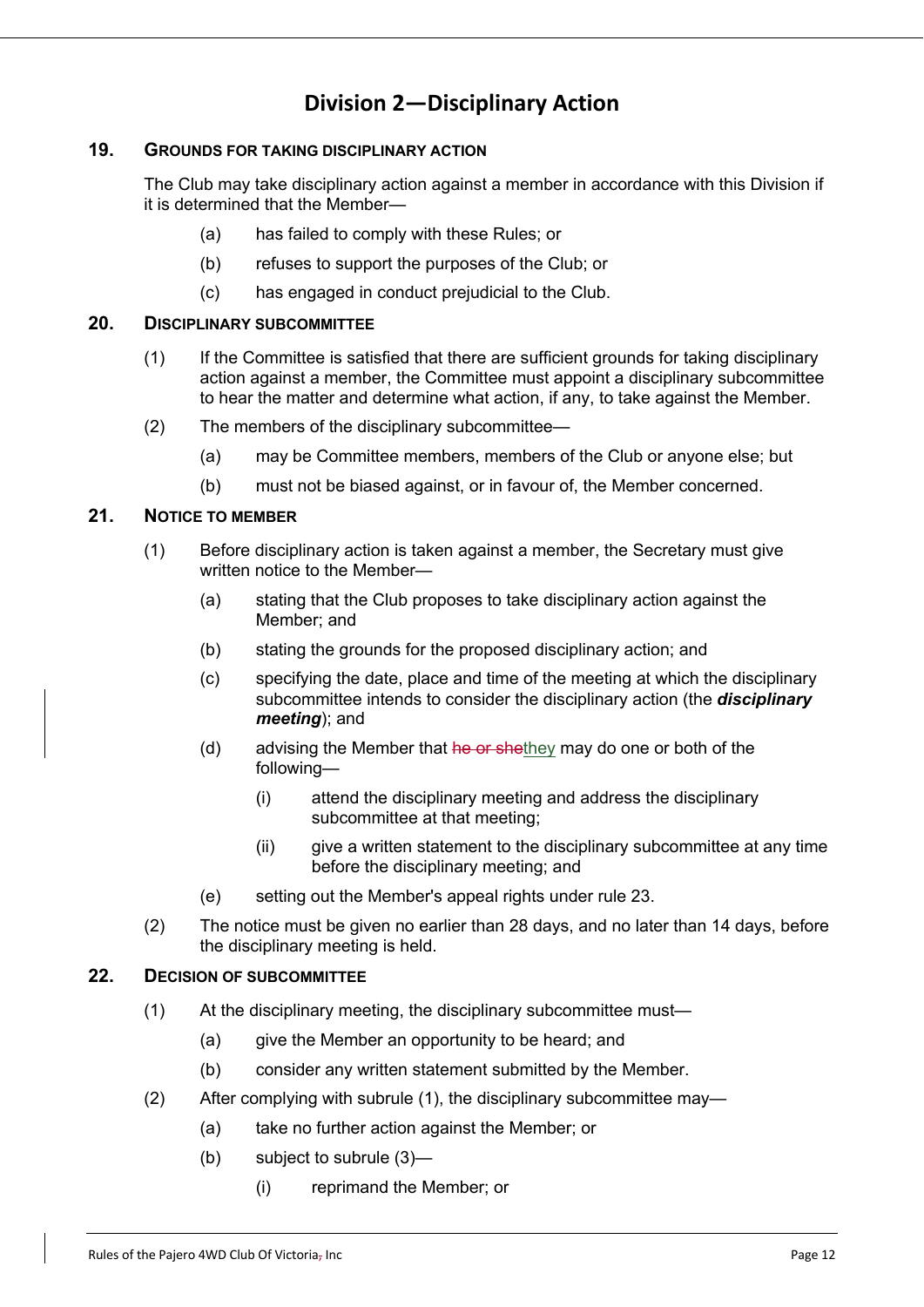- (ii) suspend the membership rights of the Member for a specified period; or
- (iii) expel the Member from the Club.
- (3) The disciplinary subcommittee may not fine the Member.
- (4) The suspension of membership rights or the expulsion of a member by the disciplinary subcommittee under this rule takes effect immediately after the vote is passed.
- (4)(5) Where the Member does not attend the disciplinary meeting the decision of the subcommittee shall be communicated to the Member immediately following completion of the disciplinary meeting and in all circumstances within 48 hours.

#### **23. APPEAL RIGHTS**

- (1) A person whose membership rights have been suspended or who has been expelled from the Club under rule 22 may give notice to the effect that he or shethey wishes to appeal against the suspension or expulsion.
- (2) The notice must be in writing and given—
	- (a) to the disciplinary subcommittee immediately after the vote to suspend or expel the person is taken; or
	- (b) to the Secretary not later than 48 hours after the vote.
- (3) If a person has given notice under subrule (2), a disciplinary appeal meeting must be convened by the Committee as soon as practicable, but in any event not later than 21 days, after the notice is received.
- (4) Notice of the disciplinary appeal meeting must be given to each member of the Club who is entitled to vote as soon as practicable and must-
	- (a) specify the date, time and place of the meeting; and
	- (b) state—
		- (i) the name of the person against whom the disciplinary action has been taken; and
		- (ii) the grounds for taking that action; and
		- (iii) that at the disciplinary appeal meeting the members present must vote on whether the decision to suspend or expel the person should be upheld or revoked.

#### **24. CONDUCT OF DISCIPLINARY APPEAL MEETING**

- (1) At a disciplinary appeal meeting—
	- (a) no business other than the question of the appeal may be conducted; and
	- (b) the Committee must state the grounds for suspending or expelling the Member and the reasons for taking that action; and
	- (c) the person whose membership has been suspended or who has been expelled must be given an opportunity to be heard.
- (2) After complying with subrule (1), the members present and entitled to vote at the meeting must vote by secret ballot on the question of whether the decision to suspend or expel the person should be upheld or revoked.
- (3) A member may not vote by proxy at the meeting
- $(3)(4)$  A member may not attend the meeting by technology.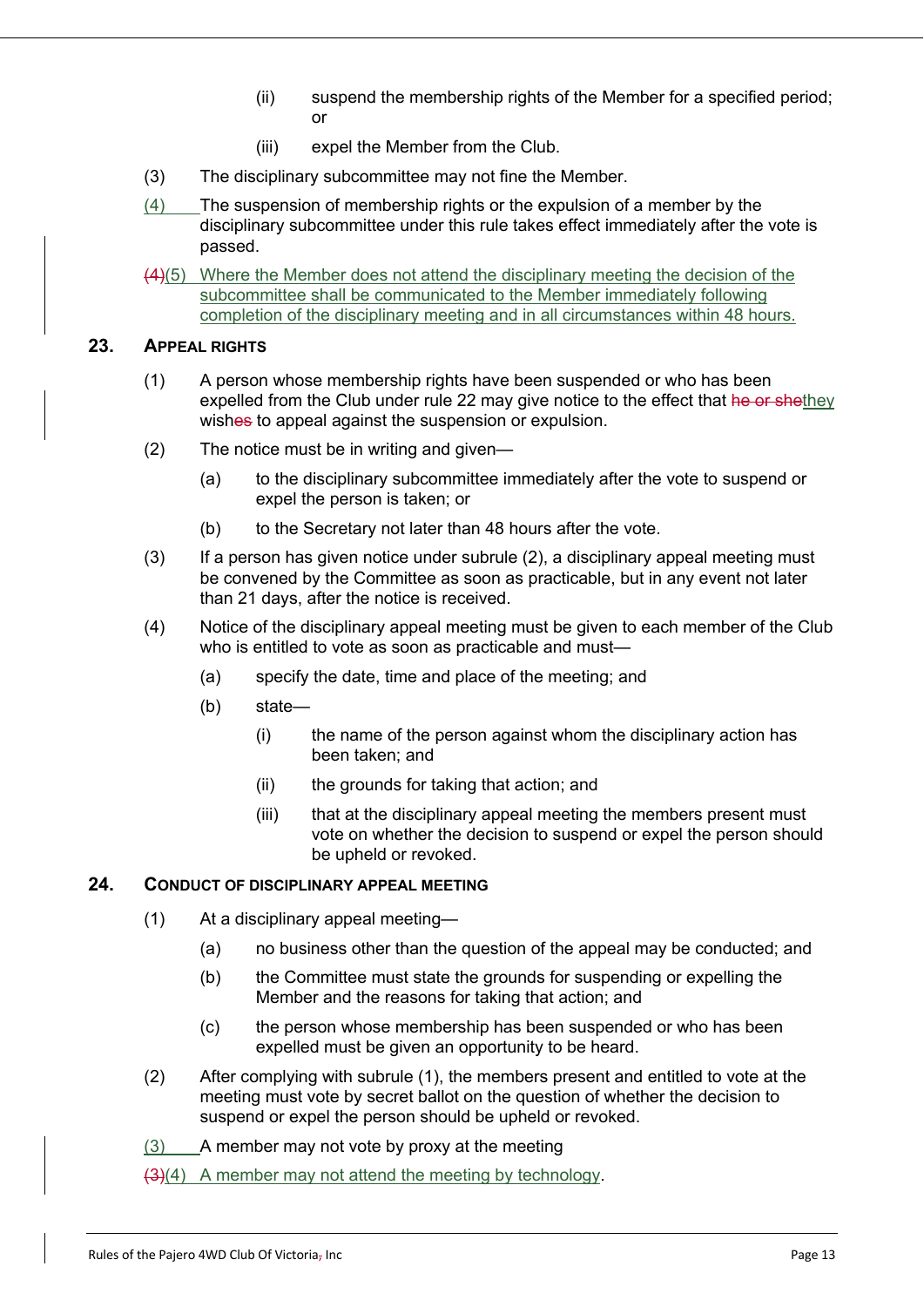$(4)$  The decision is upheld if not less than three quarters of the members voting at the meeting vote in favour of the decision.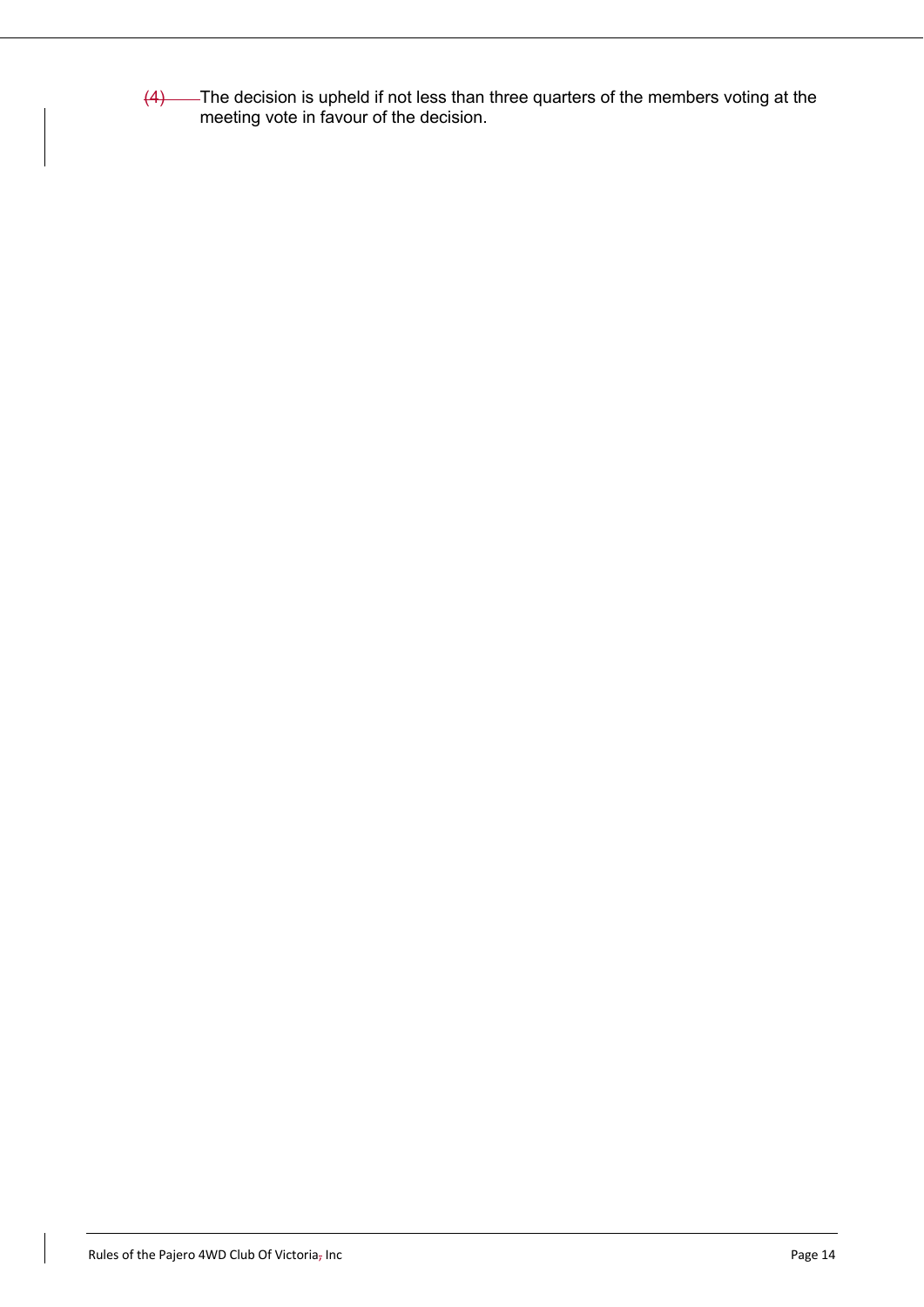### **Division 3—Grievance Procedure**

#### **25. APPLICATION**

- (1) The grievance procedure set out in this Division applies to disputes under these Rules between—
	- (a) a member and another member;
	- (b) a member and the Committee;
	- (c) a member and the Club.
- (2) A member must not initiate a grievance procedure in relation to a matter that is the subject of a disciplinary procedure until the disciplinary procedure has been completed.

#### **26. PARTIES MUST ATTEMPT TO RESOLVE THE DISPUTE**

The parties to a dispute must attempt to resolve the dispute between themselves within 14 days of the dispute coming to the attention of each party.

#### **27. APPOINTMENT OF MEDIATOR**

- (1) If the parties to a dispute are unable to resolve the dispute between themselves within the time required by rule 26, the parties must within 10 days—
	- (a) notify the Committee of the dispute; and
	- (b) agree to or request the appointment of a mediator; and
	- (c) attempt in good faith to settle the dispute by mediation.
- (2) The mediator must be—
	- (a) a person chosen by agreement between the parties; or
	- (b) in the absence of agreement—
		- (i) if the dispute is between a member and another member—a person appointed by the Committee; or
		- (ii) if the dispute is between a member and the Committee or the Club a person appointed or employed by the Dispute Settlement Centre of Victoria.
- (3) A mediator appointed by the Committee may be a member or former member of the Club but in any case must not be a person who—
	- (a) has a personal interest in the dispute; or
	- (b) is biased in favour of or against any party.

#### **28. MEDIATION PROCESS**

- (1) The mediator to the dispute, in conducting the mediation, must—
	- (a) give each party every opportunity to be heard; and
	- (b) allow due consideration by all parties of any written statement submitted by any party; and
	- (c) ensure that natural justice is accorded to the parties throughout the mediation process.
- (2) The mediator must not determine the outcome of the dispute.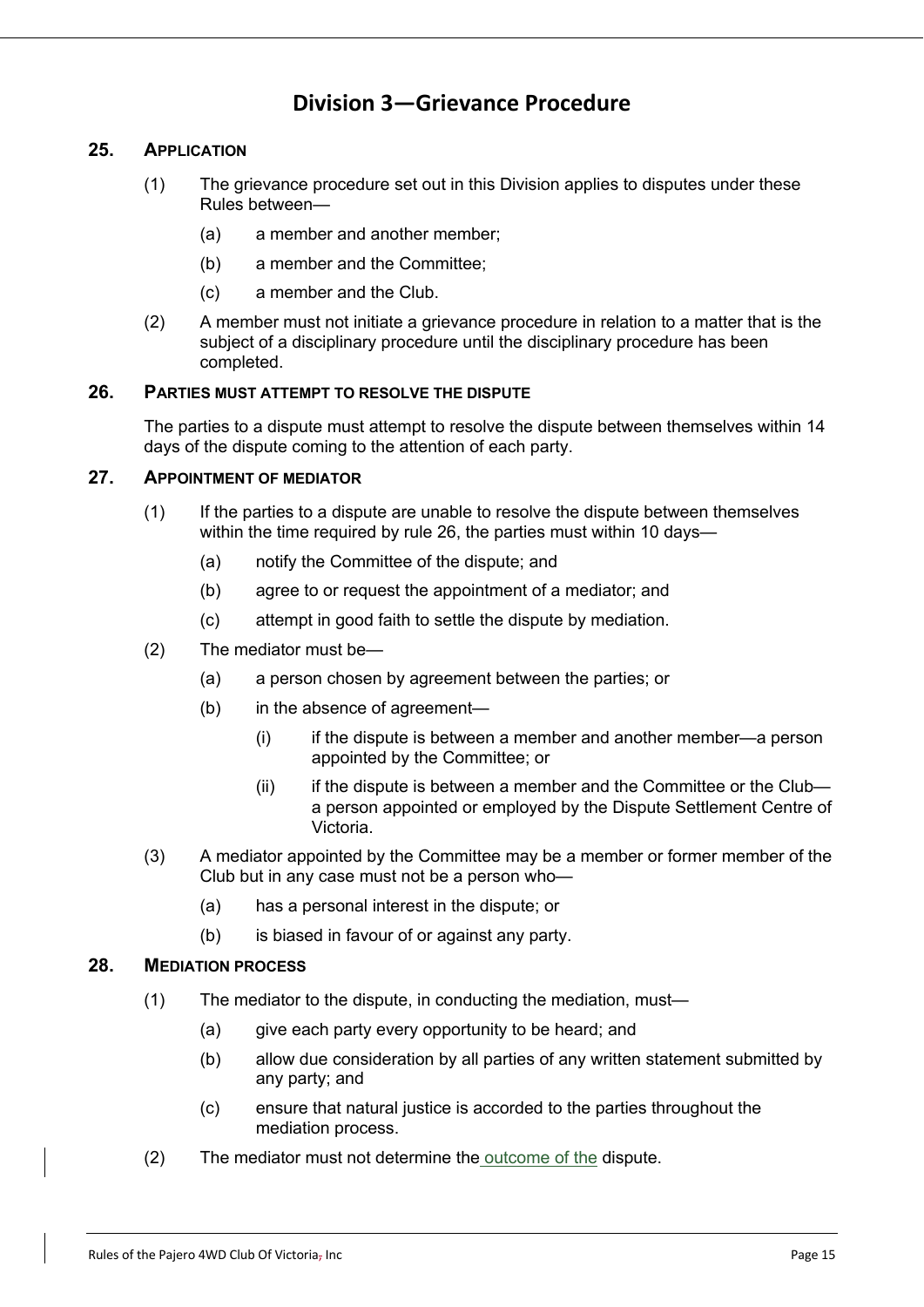#### **29. FAILURE TO RESOLVE DISPUTE BY MEDIATION**

If the mediation process does not resolve the dispute, the parties may seek to resolve the dispute in accordance with the Act or otherwise at law.

# **PART 4—GENERAL MEETINGS OF THE ASSOCIATION CLUB**

#### **30. ANNUAL GENERAL MEETINGS**

- (1) The Committee must convene an annual general meeting of the Club to be held within 5 months after the end of each financial year.
- (2) Despite subrule (1), the Club may hold its first annual general meeting at any time within 18 months after its incorporation.
- $\frac{1}{2}(2)$  The Committee may determine the date, time and place of the annual general meeting.
- $(4)(3)$  The ordinary business of the annual general meeting is as follows—
	- (a) to confirm the minutes of the previous annual general meeting and of any special general meeting held since then;
	- (b) to receive and consider—
		- (i) the annual report of the Committee on the activities of the Club during the preceding financial year; and
		- (ii) the financial statements of the Club for the preceding financial year submitted by the Committee in accordance with Part 7 of the Act;
	- (c) to elect the members of the Committee;
- (4) The annual general meeting may also conduct any other business of which notice has been given in accordance with these Rules.
- (5) The Committee may nominate as Chairperson of the Annual General Meeting a member entitled to vote who is not seeking election as a Committee member. Where the Committee does not make a nomination, the Chairperson shall be in accordance with rule 46.
	- (5) Note rule 46 sets out the Chairperson for general meetings of the Club.

#### **31. SPECIAL GENERAL MEETINGS**

- (1) Any general meeting of the Club, other than an annual general meeting or a disciplinary appeal meeting, is a special general meeting.
- (2) The Committee may convene a special general meeting whenever it thinks fit.
- (3) No business other than that set out in the notice under rule 33 may be conducted at the meeting.

Note

General business may be considered at the meeting if it is included as an item for consideration in the notice under rule 33 and the majority of members at the meeting agree.

#### **32. SPECIAL GENERAL MEETING HELD AT REQUEST OF MEMBERS**

(1) The Committee must convene a special general meeting if a request to do so is made in accordance with subrule (2) by at least 10% of the total number of members entitled to vote.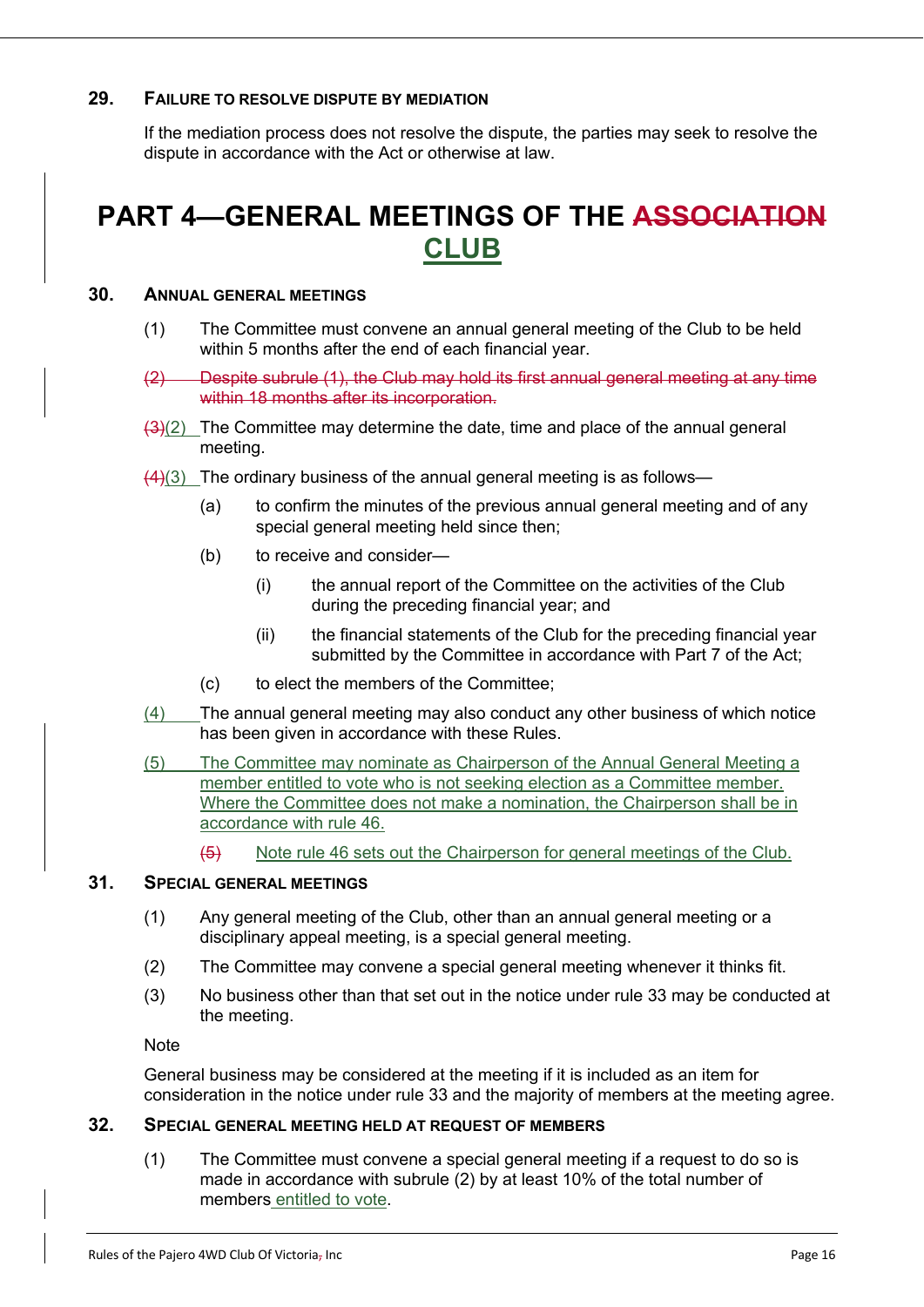- (2) A request for a special general meeting must—
	- (a) be on paper in writing; and
	- (b) state the business to be considered at the meeting and any resolutions to be proposed; and
	- (c) include the names and signatures of the members requesting the meeting; and
	- (d) be given to the Secretary.
- (3) If the Committee does not convene a special general meeting within one month after the date on which the request is made, the members making the request (or any of them) may convene the special general meeting.
- (4) A special general meeting convened by members under subrule (3)—
	- (a) must be held within 3 months after the date on which the original request was made; and
	- (b) may only consider the business stated in that request.
- (5) The Club must reimburse all reasonable expenses incurred by the members convening a special general meeting under subrule (3).

#### **33. NOTICE OF GENERAL MEETINGS**

- (1) The Secretary (or, in the case of a special general meeting convened under rule 32(3), the members convening the meeting) must give to each member entitled to vote- of the Club-
	- (a) at least 21 days' notice of a general meeting if a special resolution is to be proposed at the meeting; or
	- $(a)(b)$  at least 21 days' notice of an Annual General Meeting where election of Committee positions will take place using electronic voting; or

 $(b)(c)$  at least 14 days' notice of a general meeting in any other case.

- (2) The notice must—
	- (a) specify the date and, time and place of the meeting; and
	- (b) where the meeting
		- (i) is held at a physical location, specify the place of the meeting;
		- $(a)$ (ii) is held in a virtual environment, details of the technology to be used and access to the technology; and
	- (c) indicate the general nature of each item of business to be considered at the meeting; and
	- (d) where electronic voting is to be used for election of Committee positions provide information including:
		- (i) voting opening and closing dates and times;

 $(b)$ (ii) information to enable access to the electronic voting system;

- $\frac{1}{2}(e)(e)$  if a special resolution is to be proposed—
	- (i) state in full the proposed resolution; and
	- (ii) state the intention to propose the resolution as a special resolution; and
- $(d)(f)$  comply with rule 34(54).
- (3) This rule does not apply to a disciplinary appeal meeting.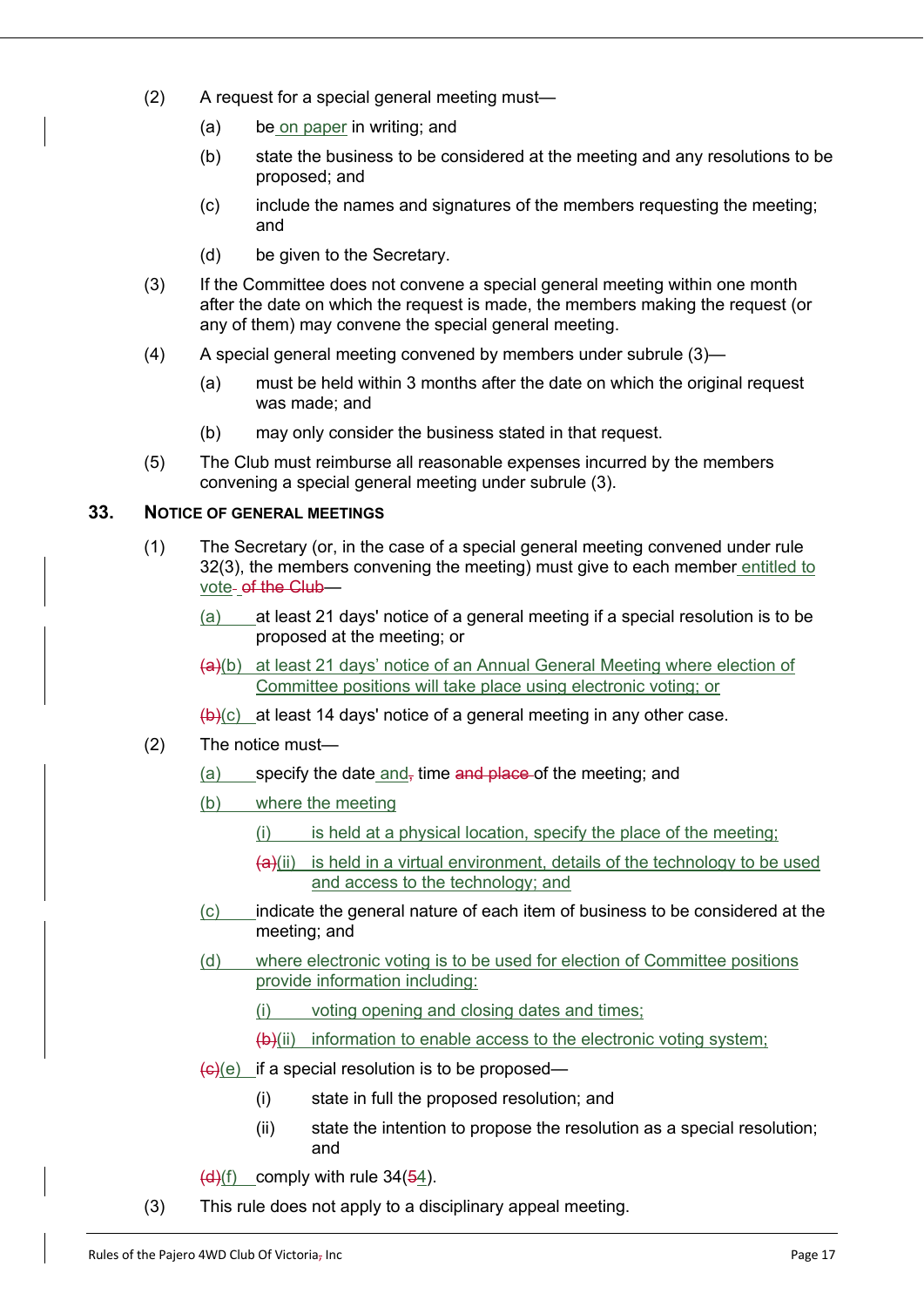**Note** 

Rule 23(4) sets out the requirements for notice of a disciplinary appeal meeting.

#### **34. PROXIES**

- $(1)$  A member may appoint another member as his or hertheir proxy to vote and speak on his or hertheir behalf at a general meeting other than at a disciplinary appeal meeting.
- (2) The appointment of a proxy must be in writing and signed by the Member making the appointment.
- $\left(\frac{3}{2}\right)$  The Member appointing the proxy may give specific directions as to how the proxy is to vote on his or hertheir behalf, otherwise the proxy may vote on behalf of the Member in any matter as he or shethey sees fit.
- (3) The appointment of a proxy may be either:
	- (a) in writing and signed by the member making the appointment; or
	- (b) in an electronic format approved by the Committee, providing the identity of the member making the appointment can be verified;

(4) If the Committee has approved a form for the appointment of a proxy, the Member may use any other form that clearly identifies the person appointed as the member's proxy and that has been signed by the Member.

- $(5)$  Notice of a general meeting given to a member under rule
- $(6)(4)$  33 must-
	- (a) state that the Member may appoint another member as a proxy for the meeting; and
	- (b) include a copy of any form that the Committee has approved for the appointment of a proxy, or where the Committee has approved an electronic format details to enable a member to access the electronic format.
- (5) Where a meeting is held in person aA form in writing appointing a proxy must be given to the Chairperson of the meeting before or at the commencement of the meeting.
- $(7)(6)$  Where a meeting is held in a virtual environment a form in writing appointing a proxy must be received by the Chairperson or the Secretary no later than 24 hours before the commencement of the meeting.
- $\left(\frac{8}{7}\right)$  A form appointing a proxy sent by post or electronically, or completed using an electronic format, is of no effect unless it is received by the Club no later than 24 hours before the commencement of the meeting.

#### **35. USE OF TECHNOLOGY**

- (1) The Club may conduct any general meeting entirely using technology that allows members to clearly and simultaneously communicate with each other.
- $(4)(2)$  A member not physically present at a general meeting may be permitted to participate in the meeting by the use of technology that allows that member and the members present at the meeting to clearly and simultaneously communicate with each other.
- $\left(\frac{2}{3}\right)$  For the purposes of this Part, a member participating in a general meeting as permitted under subrule  $(42)$  is taken to be present at the meeting and, if the member votes at the meeting, is taken to have voted in person.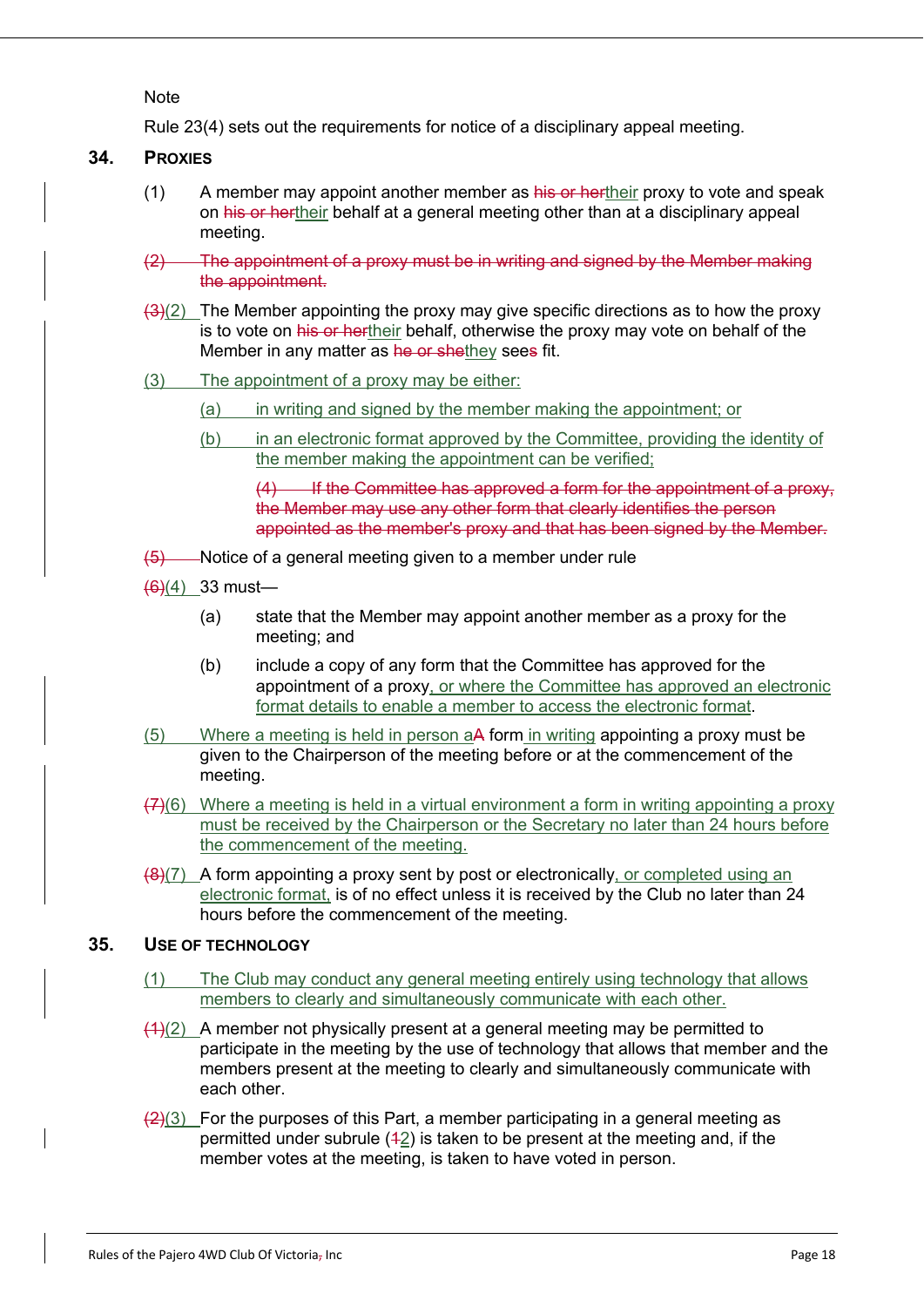#### **36. QUORUM AT GENERAL MEETINGS**

- (1) No business may be conducted at a general meeting unless a quorum of members is present.
- (2) The quorum for a general meeting is the presence (physically, by proxy or as allowed under rule 35) of 105% of the membership entitled to vote.
- (3) If a quorum is not present within 30 minutes after the notified commencement time of a general meeting—
	- (a) in the case of a meeting convened by, or at the request of, members under rule 32—the meeting must be dissolved;

#### **Note**

If a meeting convened by,  $\overline{y}$  or at the request of,  $\overline{y}$  members, is dissolved under this subrule, the business that was to have been considered at the meeting is taken to have been dealt with. If members wish to have the business reconsidered at another special meeting, the members must make a new request under rule 32. (b)

- (b) in any other case—
	- (i) the meeting must be adjourned to a date not more than 21 days after the adjournment; and
	- (ii) notice of the date, time and place to which the meeting is adjourned must be given at the meeting and confirmed by written notice given to all members as soon as practicable after the meeting.
- (4) If a quorum is not present within 30 minutes after the time to which a general meeting has been adjourned under subrule (3)(b), the members present at the meeting (if not fewer than 3) may proceed with the business of the meeting as if a quorum were present.

#### **37. ADJOURNMENT OF GENERAL MEETING**

- (1) The Chairperson of a general meeting at which a quorum is present may, with the consent of a majority of members present at the meeting, adjourn the meeting to another time at the same place or at another place.
- (2) Without limiting subrule (1), a meeting may be adjourned—
	- (a) if there is insufficient time to deal with the business at hand; or
	- (b) to give the members more time to consider an item of business.

#### Example

The members may wish to have more time to examine the financial statements submitted by the Committee at an annual general meeting.

- (3) No business may be conducted on the resumption of an adjourned meeting other than the business that remained unfinished when the meeting was adjourned.
- (4) Notice of the adjournment of a meeting under this rule is not required unless the meeting is adjourned for 14 days or more, in which case notice of the meeting must be given in accordance with rule 33.

#### **38. VOTING AT GENERAL MEETING**

- (1) On any question arising at a general meeting—
	- (a) subject to subrule (3), each member who is entitled to vote has one vote; and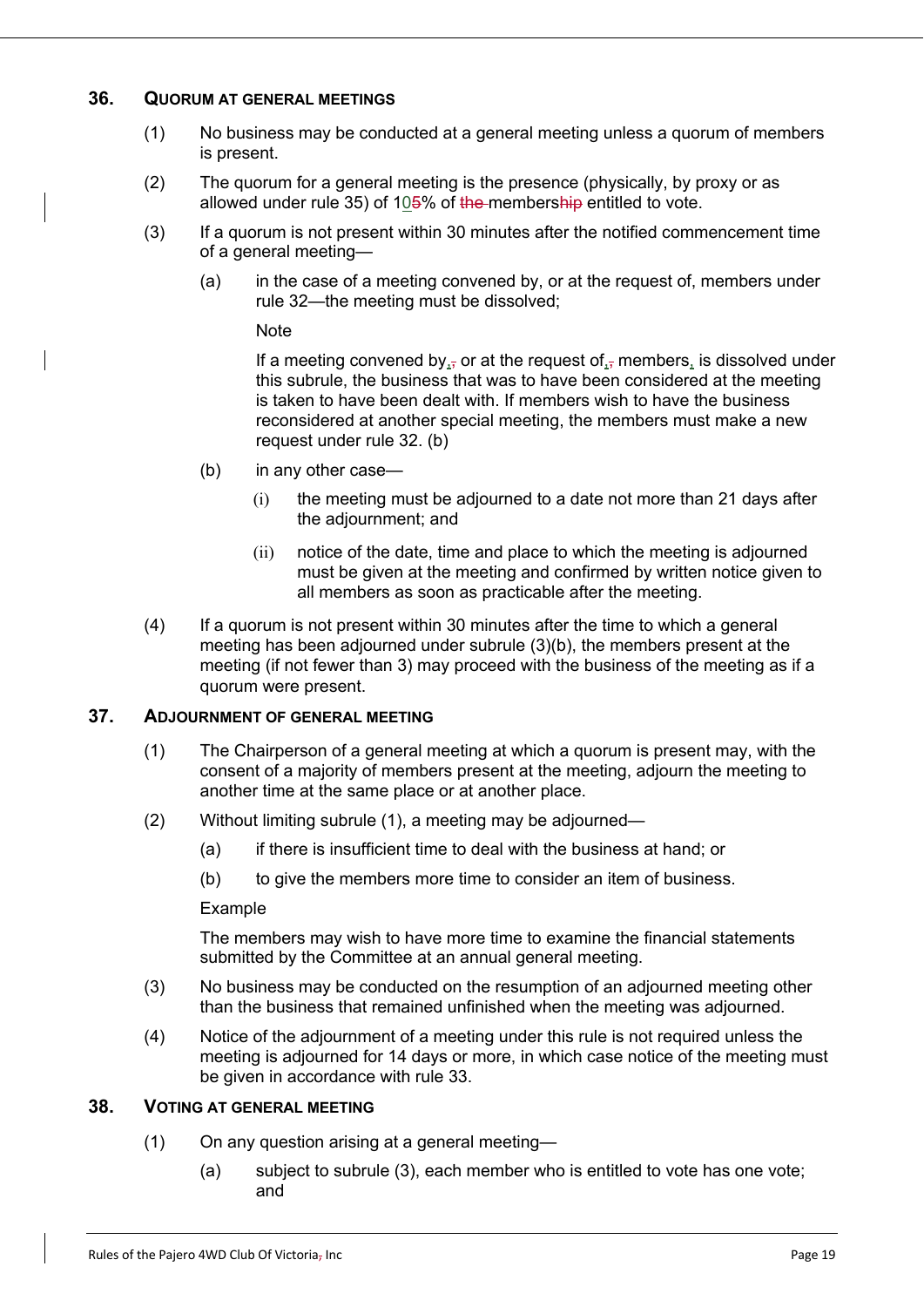- (b) members may vote personally or by proxy; and
- (c) except in the case of a special resolution, the question must be decided on a majority of votes.
- (2) If votes are divided equally on a question, the Chairperson of the meeting has a second or casting vote.
- (3) If the question is whether or not to confirm the minutes of a previous meeting, only members who were present at that meeting may vote.
- (4) This rule does not apply to a vote at a disciplinary appeal meeting conducted under rule 24.

#### **39. SPECIAL RESOLUTIONS**

A special resolution is passed if not less than three quarters of the members voting at a general meeting (whether in person or by proxy) vote in favour of the resolution.

Note

In addition to certain matters specified in the Act, a special resolution is required—

- (a) to remove a committee member from office;
- (b) to alter these Rules, including changing the name or any of the purposes of the Club.

#### **40. DETERMINING WHETHER RESOLUTION CARRIED**

- (1) Subject to subsection (2), the Chairperson of a general meeting may, on the basis of a show of hands, declare that a resolution has been—
	- (a) carried; or
	- (b) carried unanimously; or
	- (c) carried by a particular majority; or
	- (d) lost—

and an entry to that effect in the minutes of the meeting is conclusive proof of that fact.

- (2) In determining a resolution by a show of hands the Chairperson must satisfy themselves all members attending the general meeting by technology have been included and for this purpose the Chairperson may choose any suitable method(s).
- $\left(\frac{2}{3}\right)$  If a poll (where votes are cast in writing) is demanded by three or more members on any question—
	- (a) the poll must be taken at the meeting in the manner determined by the Chairperson of the meeting; and
	- (b) the Chairperson must declare the result of the resolution on the basis of the poll.
- $\left(\frac{3}{4}\right)$  A poll demanded on the election of the Chairperson or on a question of an adjournment must be taken immediately.
- (5) A poll demanded on any other question must be taken before the close of the meeting at a time determined by the Chairperson.
- (6) Members attending by technology are not able to take part in a poll however for a resolution to be carried the proportion of votes for and against a motion will be based on the total number of members in attendance.

Note. Example - a meeting has 100 members attend of which 10 attend by technology. A poll will have 90 votes but to pass will require 51 votes.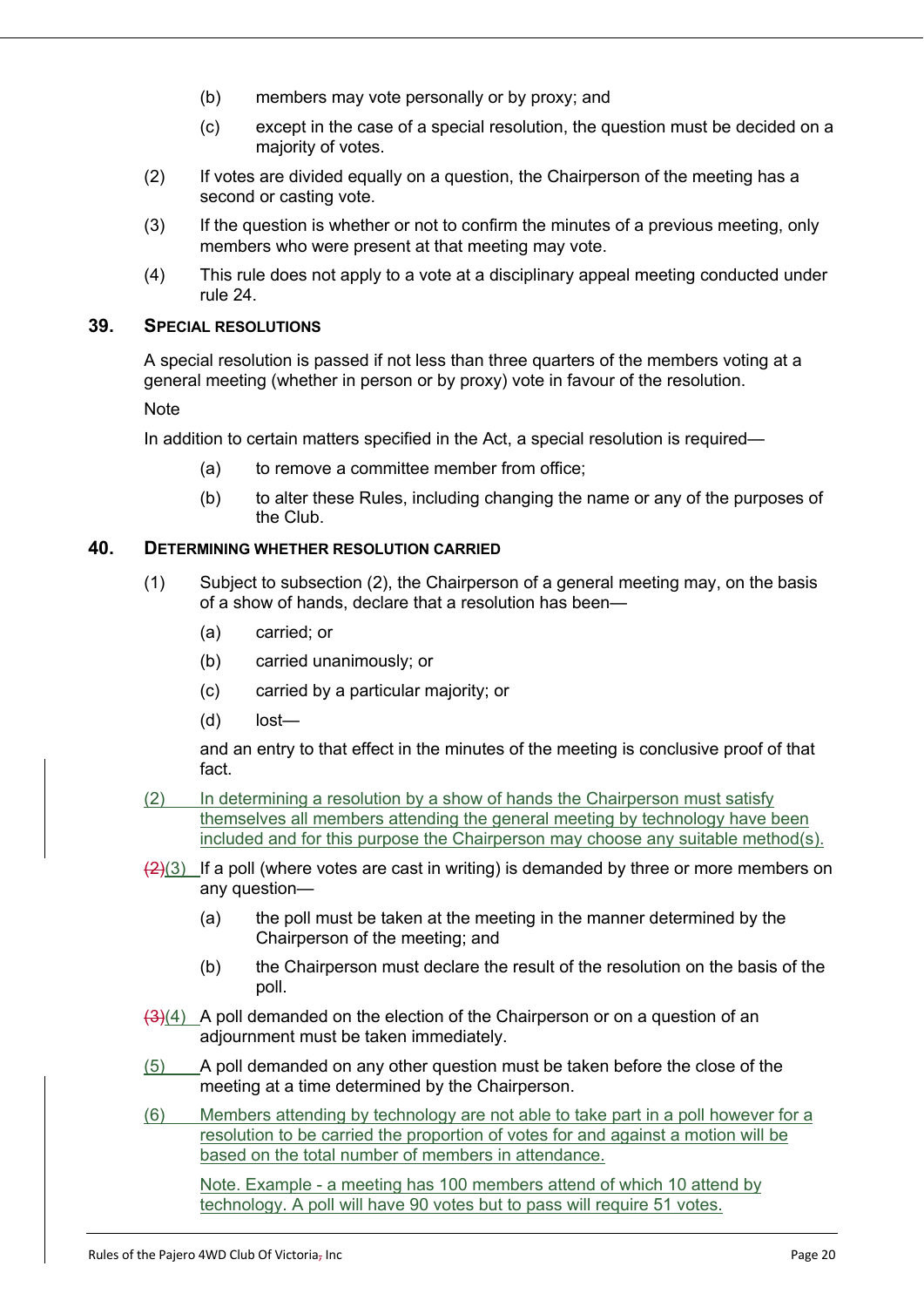(4) Note: members attending by technology are able to appoint a member attending in person as their proxy.

#### **41. MINUTES OF GENERAL MEETING**

- (1) The Committee must ensure that minutes are taken and kept of each general meeting.
- (2) The minutes must record the business considered at the meeting, any resolution on which a vote is taken and the result of the vote.
- (3) In addition, the minutes of each annual general meeting must include—
	- (a) the names of the members attending the meeting;
	- (b) proxy forms or records given to received by the Chairperson or Secretary of the meeting under rule 34(65), 34(6) or 34(7); and
	- $\left(\frac{a}{c}\right)$  where an electronic format has been used to record the appointment of a proxy, an electronic record recording the proxy; and
	- (d) the financial statements submitted to the members in accordance with rule 30(4)(b)(ii)
	- (e) the certificate signed by two committee members certifying that the financial statements give a true and fair view of the financial position and performance of the Club; and
	- (f) any audited accounts and auditor's report or report of a review accompanying the financial statements that are required under the Act.
	- $\bigoplus$

# **PART 5—COMMITTEE**

### **Division 1—Powers Of The Committee**

#### **42. ROLE AND POWERS**

- (1) The business of the Club must be managed by or under the direction of a Committee.
- (2) The Committee may exercise all the powers of the Club except those powers that these Rules or the Act require to be exercised by general meetings of the members of the Club.
- (3) The Committee may—
	- (a) appoint and remove staff;
	- (b) establish subcommittees consisting of members with terms of reference it considers appropriate.

#### **43. DELEGATION**

- (1) The Committee may delegate to a member of the Committee, a subcommittee or staff, any of its powers and functions other than—
	- (a) this power of delegation; or
	- (b) a duty imposed on the Committee by the Act or any other law.
- (2) The delegation must be in writing and may be subject to the conditions and limitations the Committee considers appropriate.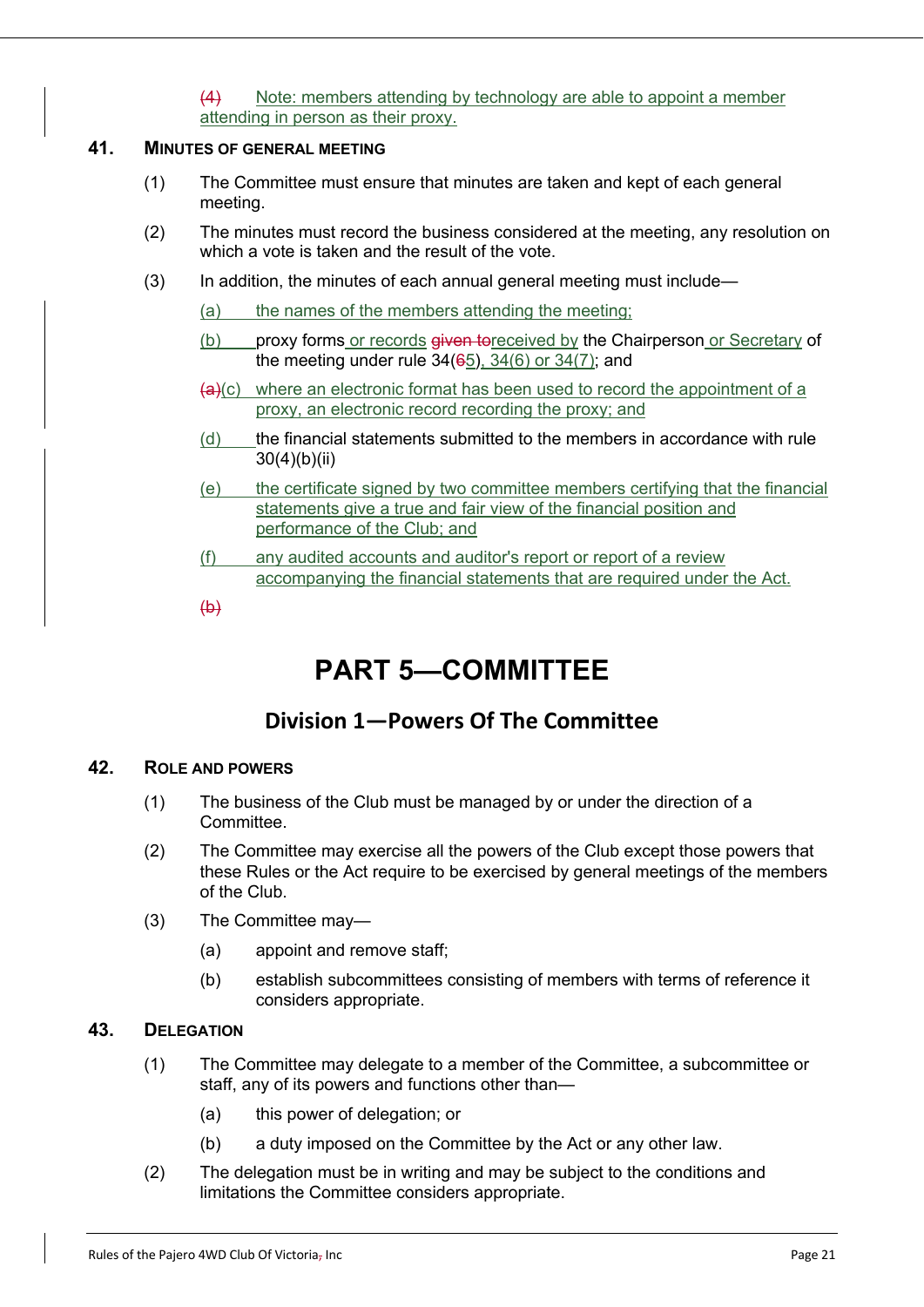(3) The Committee may, in writing, revoke a delegation wholly or in part.

(3)(4) The Committee shall review all delegations annually.

### **Division 2—Composition Of The Committee And Duties Of Members**

#### **44. COMPOSITION OF COMMITTEE**

The Committee consists of—

- (a) a President; and
- (b) a Vice-President; and
- (c) a Secretary; and
- (d) a Treasurer; and
- (e) a Membership Secretary; and
- (f) an Editor; and
- (g) a Trip and Social Coordinator; and
- (h) a Shop Officer; and
- (i) a Venue Officer; and
- (j) a Victoria Association of Four Wheel Drive Clubs Inc delegate; and
- (k) a Driver Education Officer; and
- (l) a Technical Officer; and
- (m) a Members' representative.

#### **45. GENERAL DUTIES**

- (1) As soon as practicable after being elected or appointed to the Committee, each committee member must become familiar with these Rules and the Act.
- (2) The Committee is collectively responsible for ensuring that the Club complies with the Act and that individual members of the Committee comply with these Rules.
- (3) Committee members must exercise their powers and discharge their duties with reasonable care and diligence.
- (4) Committee members must exercise their powers and discharge their duties—
	- (a) in good faith in the best interests of the Club; and
	- (b) for a proper purpose.
- (5) Committee members and former committee members must not make improper use  $of$ 
	- (a) their position; or
	- (b) information acquired by virtue of holding their position—

so as to gain an advantage for themselves or any other person or to cause detriment to the Club.

**Note** 

See also Division 3 of Part 6 of the Act which sets out the general duties of the office holders of an incorporated association.

(6) In addition to any duties imposed by these Rules, a committee member must perform any other duties imposed from time to time by resolution at a general meeting.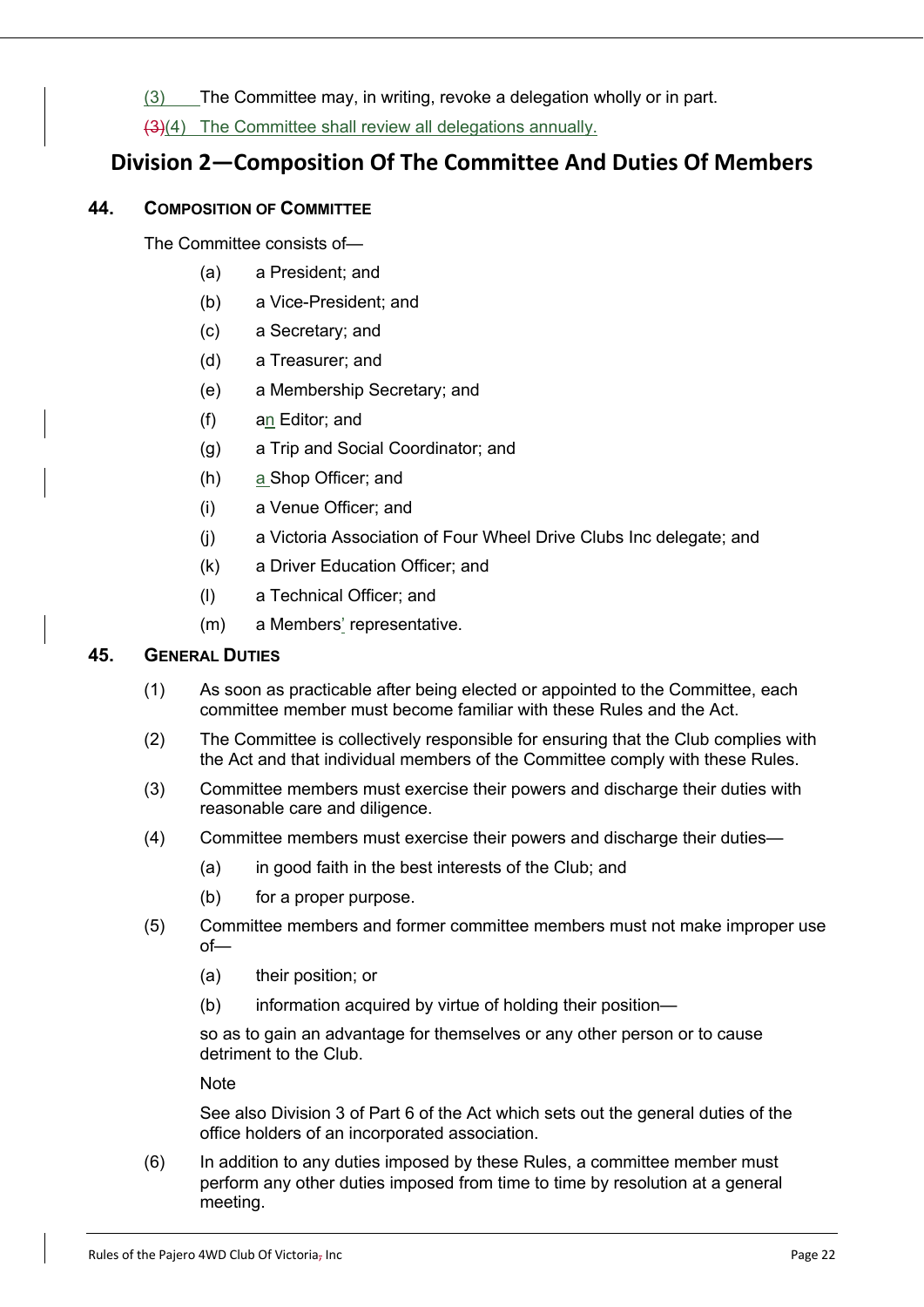#### **46. PRESIDENT AND VICE-PRESIDENT**

- (1) Subject to subrule (2) and rule 30(5), the President or, in the President's absence, the Vice-President is the Chairperson for any general meetings and for any committee meetings.
- (2) If the President, and the Vice-President or person nominated under rule 30(5) are both absent, or are unable to preside, the Chairperson of the meeting must be—
	- (a) in the case of a general meeting—a member elected by the other members present; or
	- (b) in the case of a committee meeting—a committee member elected by the other committee members present.

#### **47. SECRETARY**

(1) The Secretary must perform any duty or function required under the Act to be performed by the secretary of an incorporated association.

#### Example

Under the Act, the secretary of an incorporated association is responsible for lodging documents of the Club with the Registrar.

- (2) The Secretary must—
	- (a) keep custody of the common seal (if any) of the Club and, except for the financial records referred to in rule 70(3) and register of members referred to in rule 18, all books, documents and securities of the Club in accordance with rules 72 and 75; and
	- (b) subject to the Act and these Rules, provide members with access to the minutes of general meetings and other books and documents; and
	- (c) perform any other duty or function imposed on the Secretary by these Rules.
- (3) The Secretary must give to the Registrar notice of his or hertheir appointment within 14 days after the appointment.

#### **48. TREASURER**

- (1) The Treasurer must—
	- (a) receive all moneys paid to or received by the Club and issue receipts for those moneys in the name of the Club; and
	- (b) ensure that all moneys received are promptly paid into the account of the Club; and
	- (c) make any payments authorised by the Committee or by a general meeting of the Club from the Club's funds; and
	- (d) ensure cheques any withdrawal of funds from the account of the Club are signed authorised by at least 2 committee members.
- (2) The Treasurer must—
	- (a) ensure that the financial records of the Club are kept in accordance with the Act; and
	- (b) coordinate the preparation of the financial statements of the Club and their certification by the Committee prior to their submission to the annual general meeting of the Club.
- (3) The Treasurer must ensure that at least one other committee member has access to the accounts and financial records of the Club.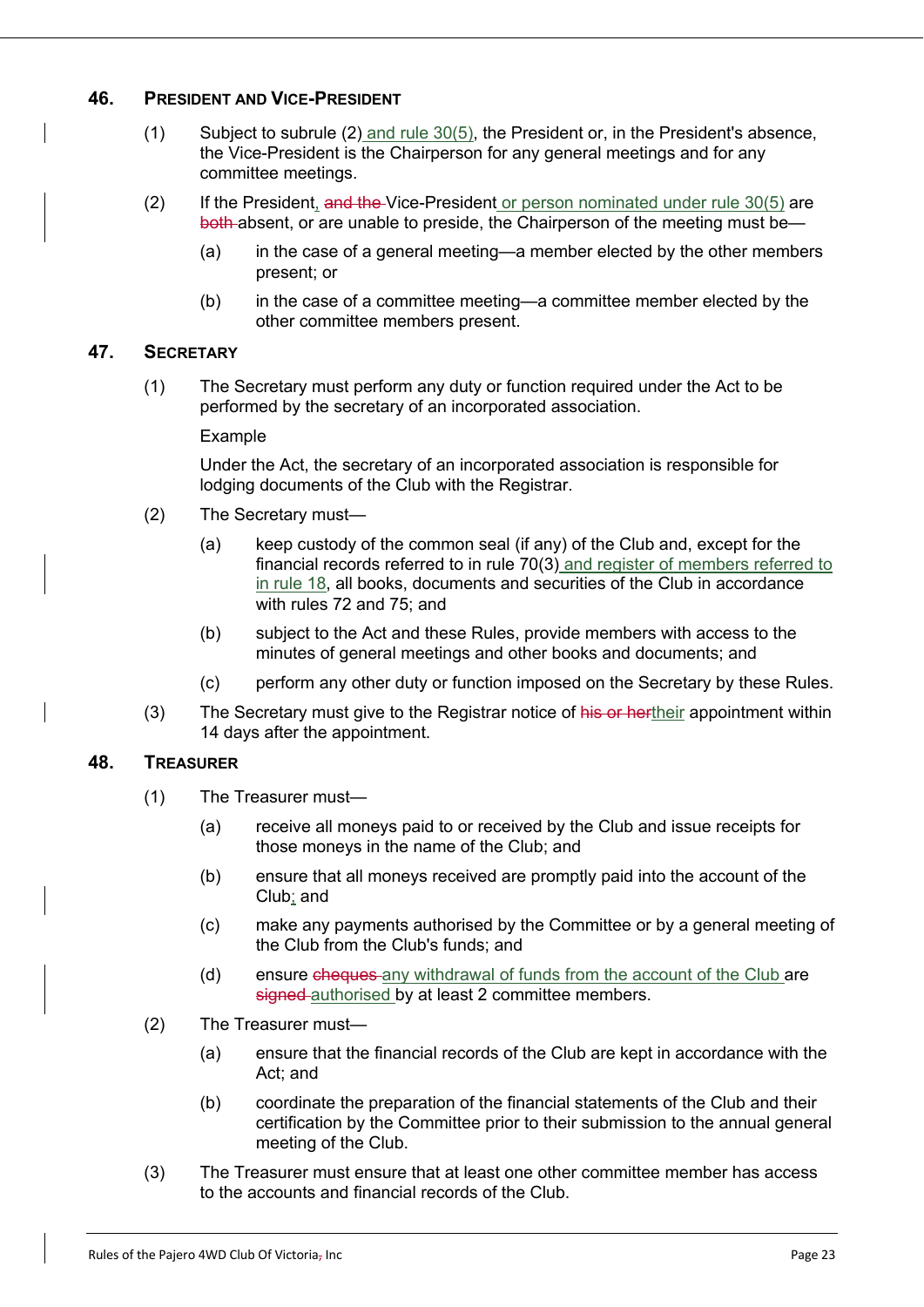#### **49. MEMBERSHIP SECRETARY**

The Membership Secretary must—

- (a) maintain the register of members in accordance with rule 18; and
- (b) subject to the Act and these Rules, provide members with access to the register of members.

### **Division 3—Election Of Committee Members And Tenure Of Office**

#### **50. WHO IS ELIGIBLE TO BE A COMMITTEE MEMBER**

A member is eligible to be elected or appointed as a committee member if the Member—

- (a) is 18 years or over; and
- (b) is entitled to vote at a general meeting.

#### **51. POSITIONS TO BE DECLARED VACANT**

(1) This rule applies to—

(a) the first annual general meeting of the Club after its incorporation; or

(b) any subsequent annual general meeting of the Club, after the annual report and financial statements of the Club have been received.

(2) After the annual report and financial statements of the Club have been received and considered t<sub>T</sub>he Chairperson of the meeting must declare all positions on the Committee vacant and hold or declare elections for those positions in accordance with rules 52 to 5455.

#### **52. NOMINATIONS**

- (1) The Committee may set a date and time by which nominations must be received, with such date and time to be no more than seven days prior to the commencement of the Annual General Meeting.
- (2) Where the Committee sets a date and time by which nominations must be received, notice must be given to all members at least 14 days prior to that date and time.
- (3) Where the Committee does not set a date and time pursuant to sub-rule (1) nominations may be received up to the commencement of the Annual General Meeting.
- (4) Nominations are to be delivered in writing (including email) to the Secretary.
- (1) Prior to the election of each position, the Chairperson of the meeting must call for nominations to fill that position.
- $(2)(5)$  An eligible member of the Club may-
	- (a) shall be made in writing, signed by two members of the Club and accompanied by the written consent of the candidate (which may be endorsed on the form of nominationnominate themselves; and or
	- (b) shall be delivered to the Secretary of the Club prior to the commencement of the Annual General Meeting, and must be available for inspection when the vote is called forwith the member's consent, be nominated by another member.
- (3)(6) A member who is nominated for a position and fails to be elected to that position may be nominated for any other position for which an election is yet to be heldmay nominate for more than one position, however may only be elected to one position and once elected all subsequent nominations are automatically withdrawn.-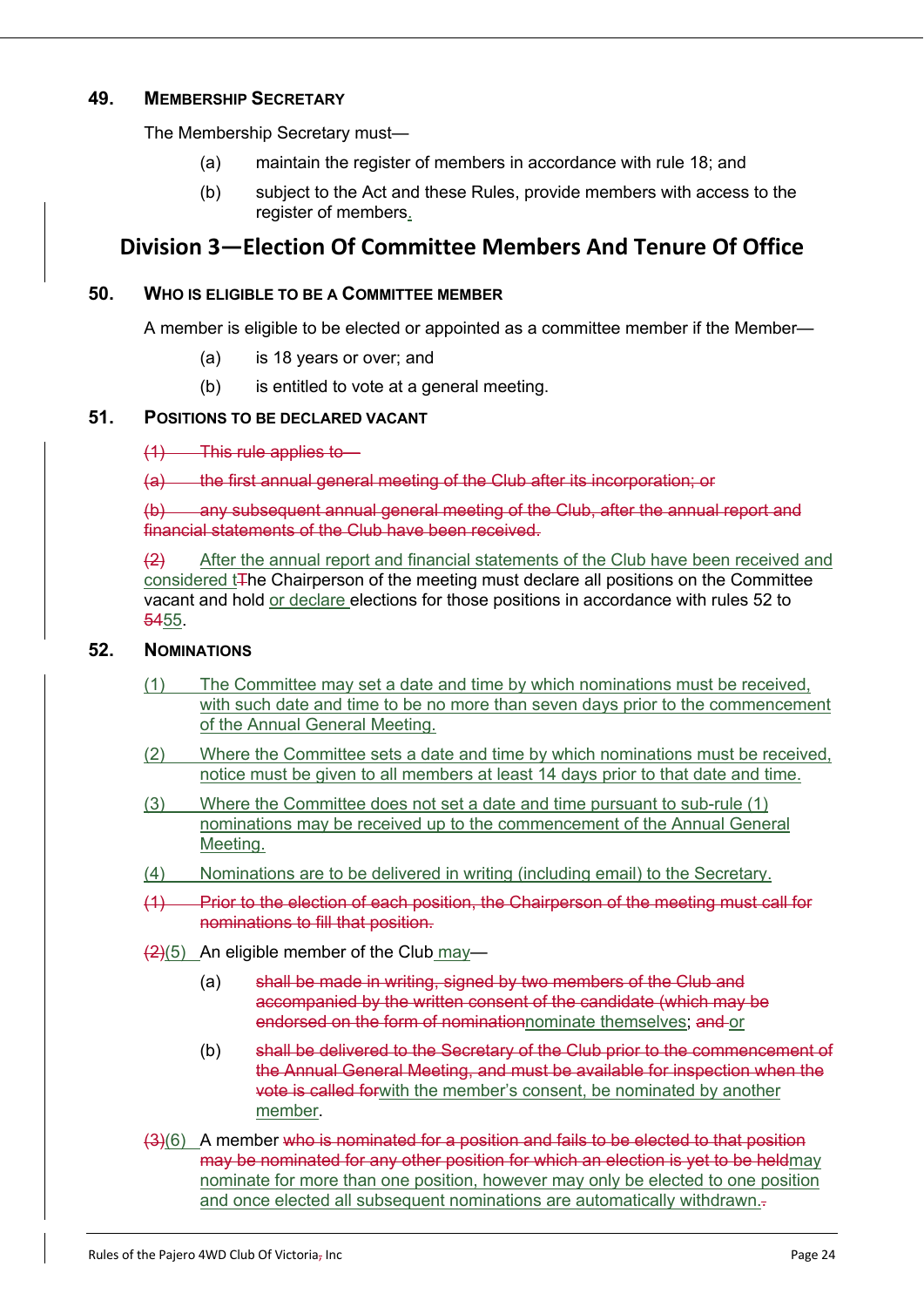#### **53. ELECTION OF PRESIDENT ETC.**

- (1) Determination of each Committee position shall be by members voting by one of the following methods:
	- (a) Electronic voting prior to the annual general meeting in accordance with rule 54;
	- (b) Show of hands of members attending the annual general meeting;
	- (c) Ballot by members physically present at the annual general meeting in accordance with rule 55.

Note: members attending the annual general meeting by use of technology are unable to participate in a ballot, but may provide a proxy for this purpose.

- $(4)(2)$  At the annual general meeting, separate elections must be held or declared for each of the following positions in the following order —
	- (a) President;
	- (b) Vice-President;
	- (c) Secretary;
	- (d) Treasurer;
	- (e) Membership Secretary;
	- (f) Editor;
	- (g) Trip and Social Coordinator;
	- (h) Shop Officer;
	- (i) Venue Officer;
	- (j) Victoria Association of Four Wheel Drive Clubs Inc delegate;
	- (k) Driver Education Officer;
	- (l) Technical Officer;
	- (m) Members Representative
- (3) Where electronic voting has not been used for election of Committee positions:
	- $\left\langle 2\right\rangle$ (a) If only one member is nominated for the position, the Chairperson of the meeting must declare the mMember elected to the position.
	- $(3)(b)$  If more than one member is nominated, the members present shall determine if the election is to be by show of hands or ballot. If a ballot, it must be held in accordance with rule 5455.
- (4) On his or hertheir election, the new President may take over as Chairperson of the meeting.

#### **54. ELECTRONIC VOTING**

- (1) At the Committee's discretion elections for Committee positions may be undertaken using an electronic voting system.
- (2) The Committee shall nominate two returning officers to conduct the electronic voting.
- (3) The returning officers shall be members entitled to vote that do not nominate for a Committee position.
- (4) Electronic voting shall: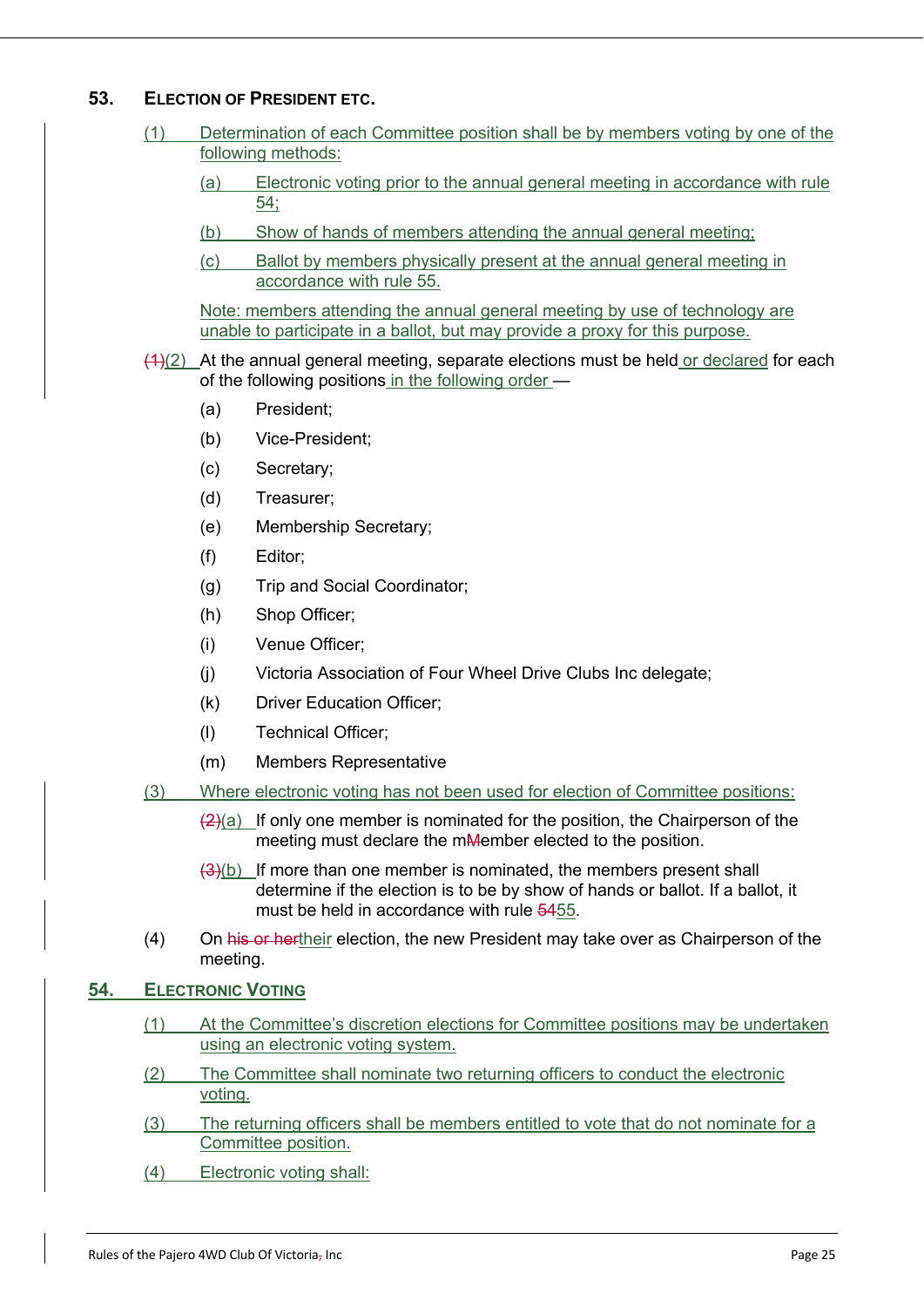- (a) commence no later than 24 hours after the close of nominations in rule 52; and
- (b) continue for at least 72 hours, but no more than 6 days; and
- (c) conclude 1 hour before the start of the Annual General Meeting.
- (5) There shall be no voting by proxy with electronic voting.
- (6) The electronic voting system shall:
	- (a) securely authenticate each member; and
	- (b) enable each member entitled to vote, whether or not they attend the Annual General Meeting, to secretly vote for each position for which more than one nomination was received.
- (7) Following the declaration by the Chairperson of all positions being vacant the returning officers shall:
	- (a) declare the result of each election; and
	- (b) provide a certified statement of results to the Chairperson;
- (8) If the returning officers are unable to declare the result of an election under subrule (7) because either
	- (a) 2 or more candidates received the same number of votes; or
	- (b) The number of votes cast for a position with 2 or more candidates was less than 10.0% of members entitled to vote

the returning officers must—

- (c) conduct a further election for the position, either by show of hands or ballot, as determined by the meeting, to decide which of those candidates is to be elected; or
- (d) with the agreement of those candidates, decide by lot which of them is to be elected.

#### **54.55. BALLOT**

- (1) If a ballot is required for the election for a position, the Chairperson of the meeting must appoint a member to act as returning officer to conduct the ballot.
- (2) The returning officer must not be a member nominated for the position.
- (3) Before the ballot is taken, each candidate may make a short speech in support of his or hertheir election.
- (4) The election must be by secret ballot.
- (5) The returning officer must give a blank piece of paper to—
	- (a) each member present in person; and
	- (b) each proxy appointed by a member.

#### Example

If a member has been appointed the proxy of 5 other members, the Member must be given 6 ballot papers—one for the Member and one each for the other members.

- (6) If the ballot is for a single position, the voter must write on the ballot paper the name of the candidate for whom they wish to vote.
- (7) If the ballot is for more than one position—
	- (a) the voter must write on the ballot paper the name of each candidate for whom they wish to vote;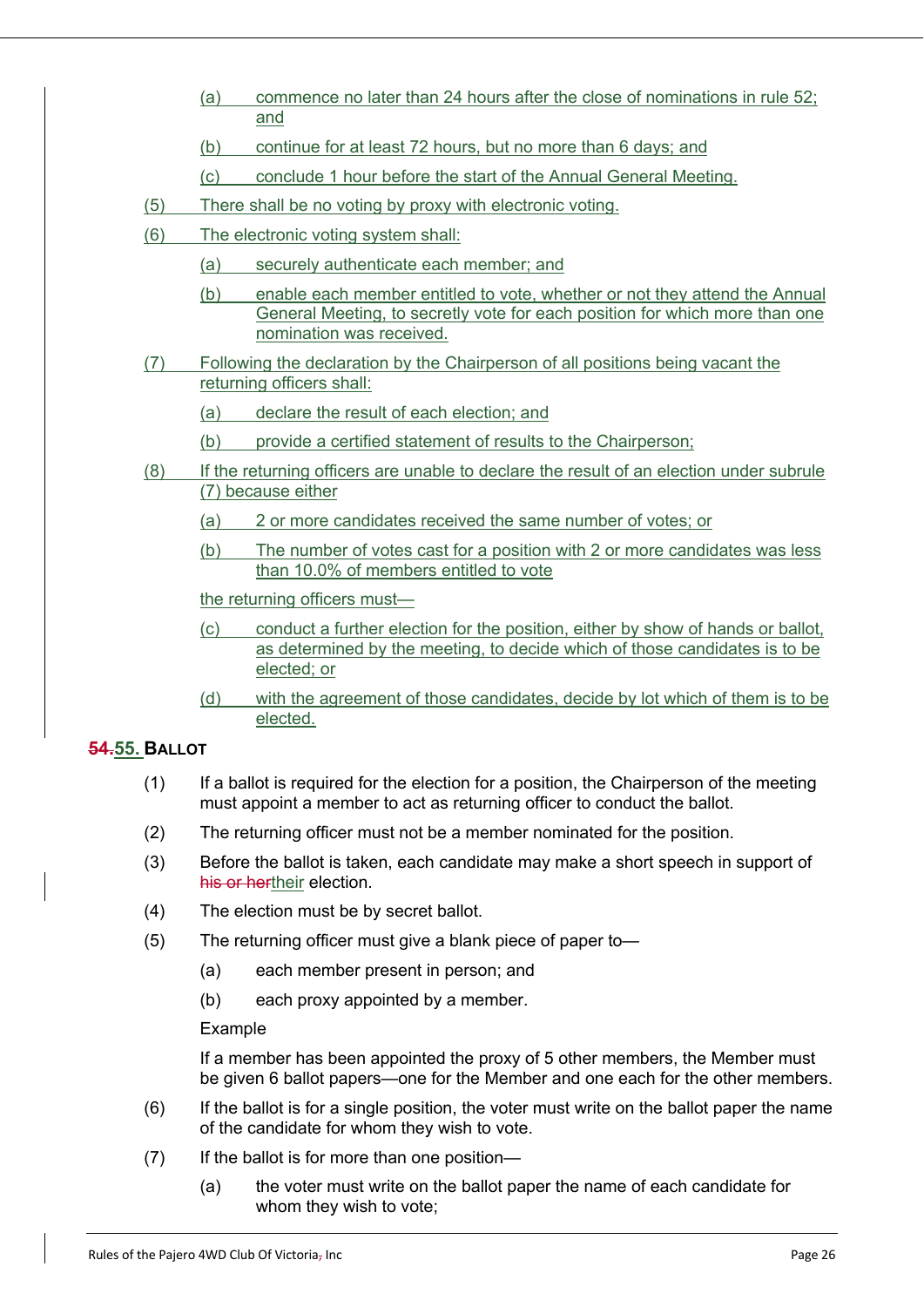- (b) the voter must not write the names of more candidates than the number to be elected.
- (8) Ballot papers that do not comply with subrule (7)(b) are not to be counted.
- (9) Each ballot paper on which the name of a candidate has been written counts as one vote for that candidate.
- (10) The returning officer must declare elected the candidate or, in the case of an election for more than one position, the candidates who received the most votes.
- (11) If the returning officer is unable to declare the result of an election under subrule (10) because 2 or more candidates received the same number of votes, the returning officer must—
	- (a) conduct a further election for the position in accordance with subrules (4) to (10) to decide which of those candidates is to be elected; or
	- (b) with the agreement of those candidates, decide by lot which of them is to be elected.

#### **Examples**

The choice of candidate may be decided by the toss of a coin, drawing straws or drawing a name out of a hat.

#### **55.56. TERM OF OFFICE**

- (1) Subject to subrule (3) and rule 56, a committee member holds office until the positions of the Committee are declared vacant at the next annual general meeting.
- (2) A committee member may be re-elected.
- (3) A general meeting of the Club may—
	- (a) by special resolution remove a committee member from office; and
	- (b) elect an eligible member of the Club to fill the vacant position in accordance with this Division.
- $(4)$  A member who is the subject of a proposed special resolution under subrule  $(3)(a)$ may make representations in writing to the Secretary or President of the Club (not exceeding a reasonable length) and may request that the representations be provided to the members of the Club.
- (5) The Secretary or the President may give a copy of the representations to each member of the Club or, if they are not so given, the Member may require that they be read out at the meeting at which the special resolution is to be proposed.

#### **56.57. VACATION OF OFFICE**

- (1) A committee member may resign from the Committee by written notice (including email) addressed to the Committee.
- (2) A person ceases to be a committee member if  $he$  or shethey-
	- (a) ceases to be a member of the Club; or
	- (b) fails to attend 3 consecutive committee meetings (other than special or urgent committee meetings) without leave of absence under rule 67; or
	- (c) otherwise ceases to be a committee member by operation of section  $76-78$ of the Act.

**Note** 

A Committee member may not hold the office of secretary if they do not reside in Australia.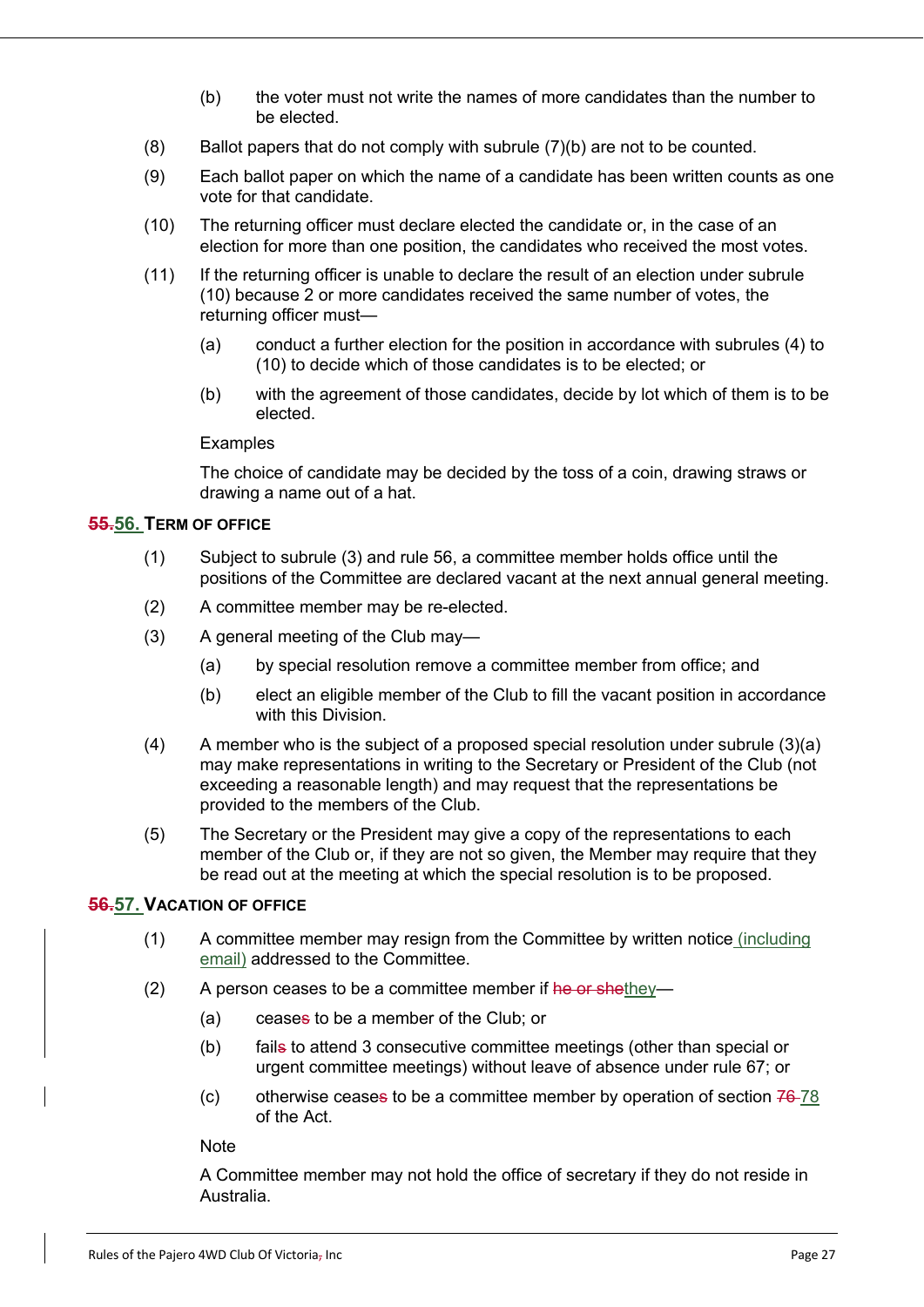#### **57.58. FILLING CASUAL VACANCIES**

- (1) The Committee may appoint an eligible member of the Club to fill a position on the Committee that—
	- (a) has become vacant under rule 56; or
	- (b) was not filled by election at the last annual general meeting.
- (2) If the position of Secretary becomes vacant, the Committee must appoint a member to the position within 14 days after the vacancy arises.
- (3) Rule 55 applies to any committee member appointed by the Committee under subrule (1) or (2).
- (4) The Committee may continue to act despite any vacancy in its membership.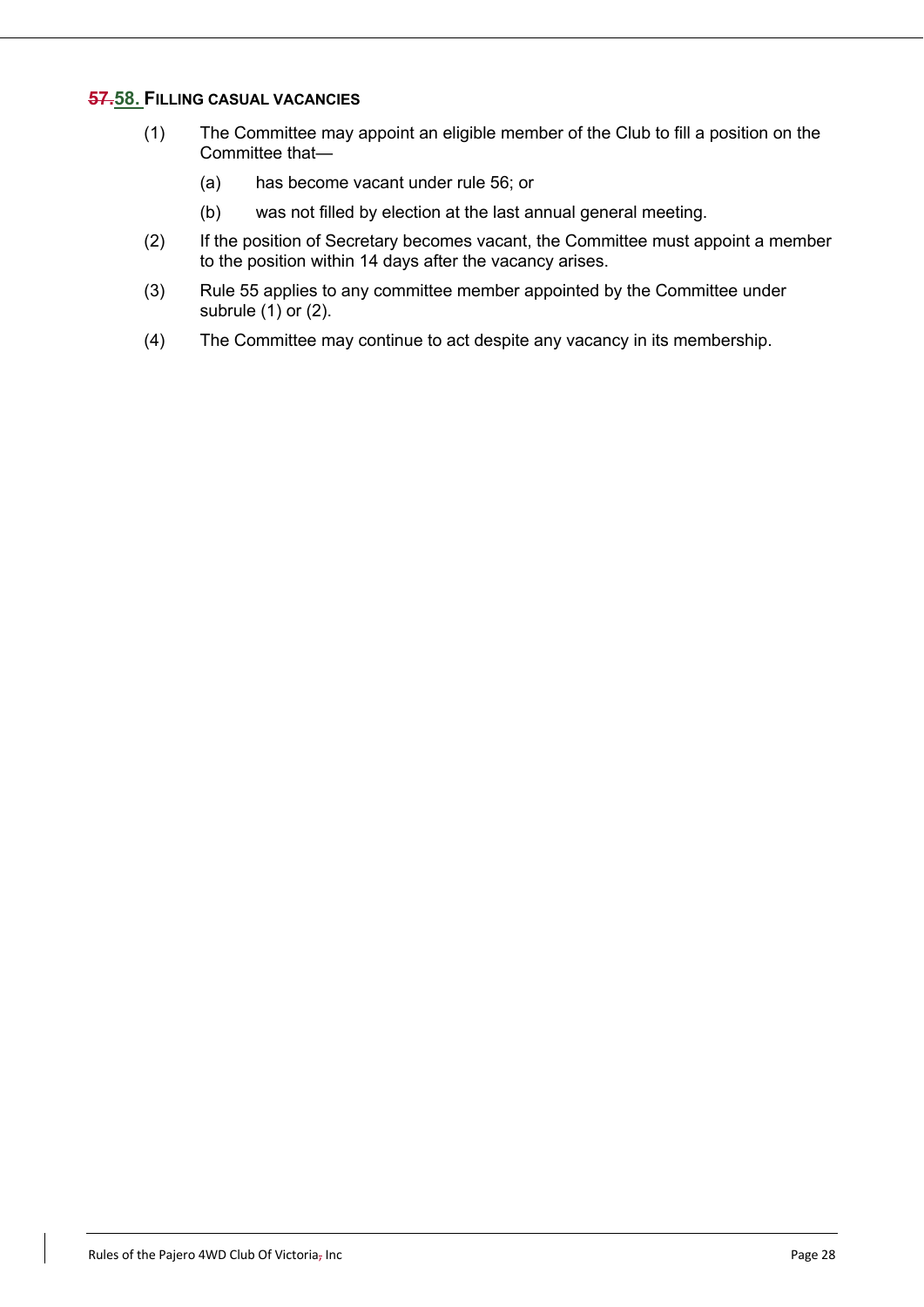### **Division 4—Meetings Of The Committee**

#### **58.59. MEETINGS OF COMMITTEE**

- (1) The Committee must meet at least 4 times in each year at the dates, times and places determined by the Committee.
- (2) The date, time and place of the first committee meeting must be determined by the members of the Committee as soon as practicable after the annual general meeting of the Club at which the members of the Committee were elected.
- (3) Special committee meetings may be convened by the President or by any 4 members of the Committee.

#### **59.60. NOTICE OF MEETINGS**

- (1) Notice of each committee meeting must be given to each committee member no later than 7 days before the date of the meeting.
- (2) Notice may be given of more than one committee meeting at the same time.
- (3) The notice must state the date, time and place of the meeting.
- (4) If a special committee meeting is convened, the notice must include the general nature of the business to be conducted.
- (5) The only business that may be conducted at the meeting is the business for which the meeting is convened.

#### **60.61. URGENT MEETINGS**

- (1) In cases of urgency, a meeting can be held without notice being given in accordance with rule 59 60 provided that as much notice as practicable is given to each committee member by the quickest means practicable.
- (2) Any resolution made at the meeting must be passed by an absolute majority of the Committee.
- (3) The only business that may be conducted at an urgent meeting is the business for which the meeting is convened.

#### **61.62. PROCEDURE AND ORDER OF BUSINESS**

- (1) The procedure to be followed at a meeting of a Committee must be determined from time to time by the Committee.
- (2) The order of business may be determined by the members present at the meeting.

#### **62.63. USE OF TECHNOLOGY**

- (1) The Committee may conduct any committee meeting entirely using technology that allows committee members to clearly and simultaneously communicate with each other.
- $(4)(2)$  A committee member who is not physically present at a committee meeting may participate in the meeting by the use of technology that allows that committee member and the committee members present at the meeting to clearly and simultaneously communicate with each other.
- $\left(\frac{2}{3}\right)$  For the purposes of this Part, a committee member participating in a committee meeting as permitted under subrule  $(42)$  is taken to be present at the meeting and, if the committee mMember votes at the meeting, is taken to have voted in person.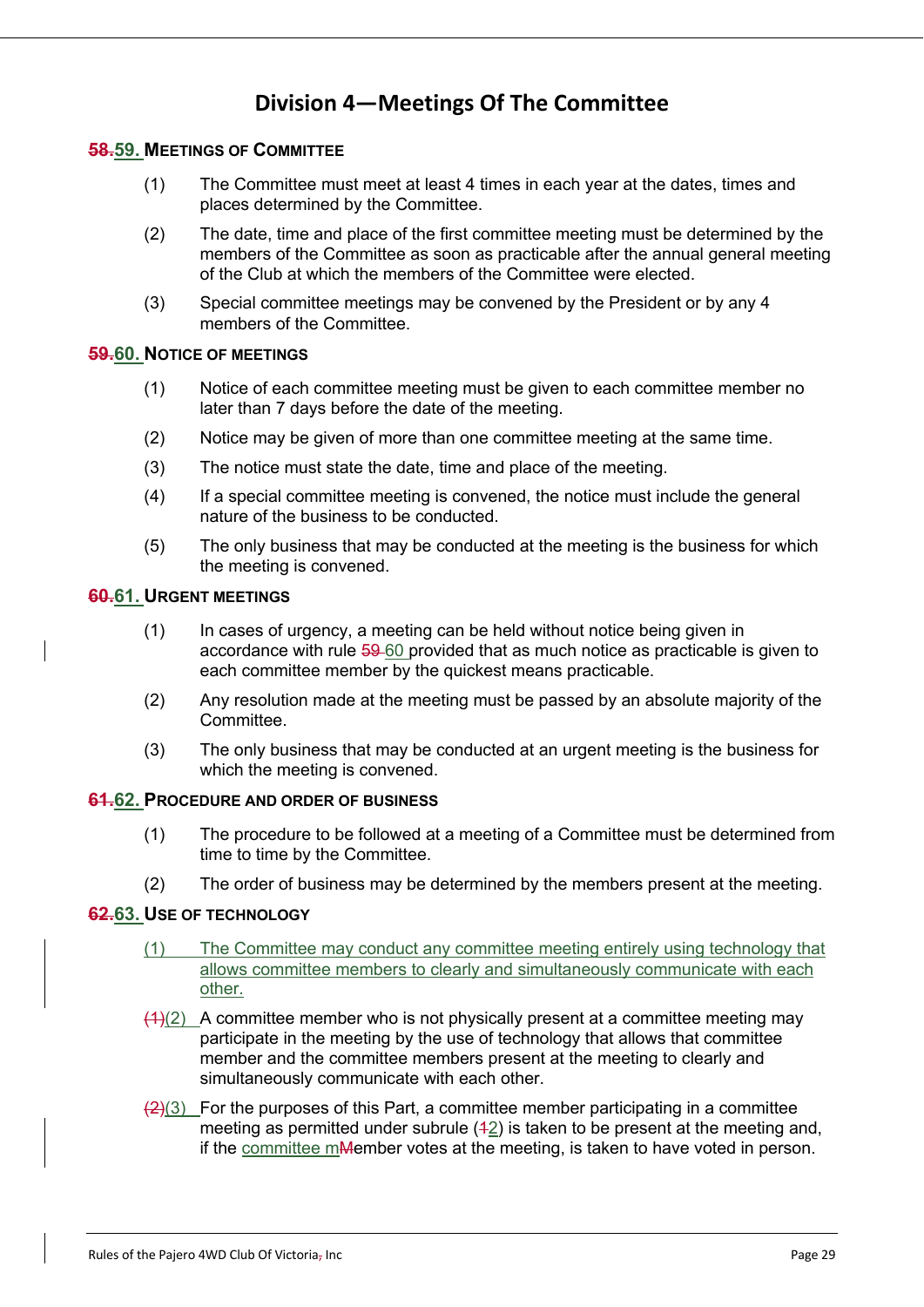#### **63.64. QUORUM**

- (1) No business may be conducted at a Committee meeting unless a quorum is present.
- (2) The quorum for a committee meeting is the presence (in person or as allowed under rule 6263) of a majority of the committee members holding office.
- (3) If a quorum is not present within 30 minutes after the notified commencement time of a committee meeting—
	- (a) in the case of a special meeting—the meeting lapses;
	- (b) in any other case—the meeting must be adjourned to a date no later than 14 days after the adjournment and notice of the time, date and place to which the meeting is adjourned must be given in accordance with rule 59.

#### **64.65. VOTING**

- (1) On any question arising at a committee meeting, each committee member present at the meeting has one vote.
- (2) A motion is carried if a majority of committee members present at the meeting vote in favour of the motion.
- (3) Subrule (2) does not apply to any motion or question which is required by these Rules to be passed by an absolute majority of the Committee.
- (4) If votes are divided equally on a question, the Chairperson of the meeting has a second or casting vote.
- (5) Voting by proxy is not permitted.

#### **65.66. CONFLICT OF INTEREST**

- (1) A committee member who has a material personal interest in a matter being considered at a committee meeting must disclose the nature and extent of that interest to the Committee.
- (2) The Member—
	- (a) must not be present while the matter is being considered at the meeting; and
	- (b) must not vote on the matter.

**Note** 

Under section 81(3) of the Act, if there are insufficient committee members to form a quorum because a member who has a material personal interest is disqualified from voting on a matter, a general meeting may be called to deal with the matter.

- (3) This rule does not apply to a material personal interest—
	- (a) that exists only because the Member belongs to a class of persons for whose benefit the Club is established; or
	- (b) that the Member has in common with all, or a substantial proportion of, the members of the Club.

#### **66.67. MINUTES OF MEETING**

- (1) The Committee must ensure that minutes are taken and kept of each committee meeting.
- (2) The minutes must record the following—
	- (a) the names of the members in attendance at the meeting;
	- (b) the business considered at the meeting;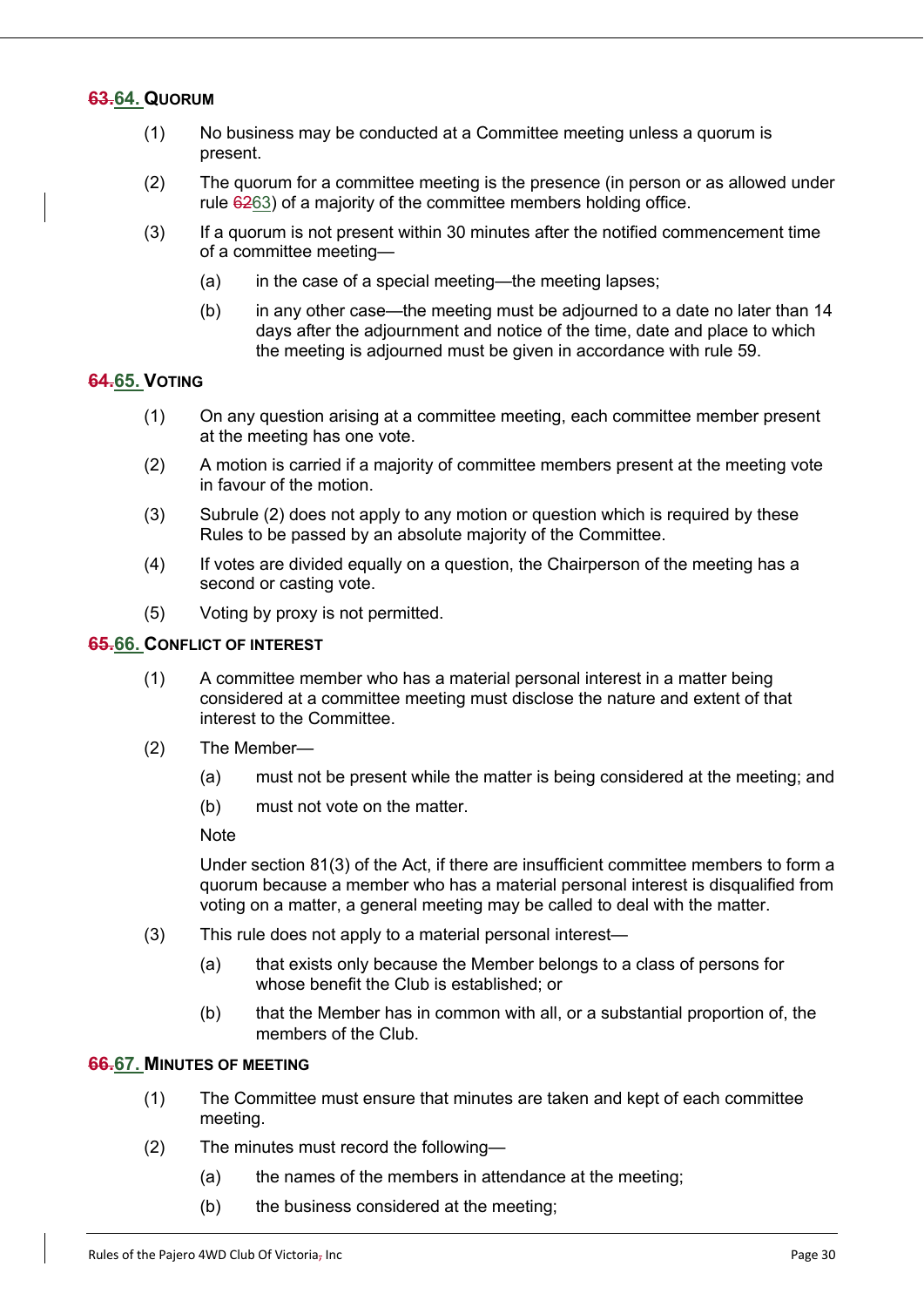- (c) any resolution on which a vote is taken and the result of the vote;
- (d) any material personal interest disclosed under rule 65.

#### **67.68. LEAVE OF ABSENCE**

- (1) The Committee may grant a committee member leave of absence from committee meetings for a period not exceeding 3 months.
- (2) The Committee must not grant leave of absence retrospectively unless it is satisfied that it was not feasible for the committee member to seek the leave in advance.

## **PART 6—FINANCIAL MATTERS**

#### **68.69. SOURCE OF FUNDS**

The funds of the Club may be derived from joining fees, annual subscriptions, donations, fund-raising activities, grants, interest and any other sources approved by the Committee.

#### **69.70. MANAGEMENT OF FUNDS**

- (1) The Club must open an account with a financial institution from which all expenditure of the Club is made and into which all of the Club's revenue is deposited.
- (2) Subject to any restrictions imposed by a general meeting of the Club, the Committee may approve expenditure on behalf of the Club.
- (3) The Committee may authorise the Treasurer to expend funds on behalf of the Club (including by electronic funds transfer) up to a specified limit without requiring approval from the Committee for each item on which the funds are expended.
- (4) All cheques, drafts, bills of exchange, promissory notes and other negotiable instruments must be signed by 2 committee members.
- (5) All funds withdrawn or paid by electronic means must be authorised by 2 committee members.
- $\left(\frac{1}{2}\right)(6)$  All funds of the Club must be promptly deposited into the financial account of the Club.
- $(6)$ (7) With the approval of the Committee, the Treasurer may maintain a cash float provided that all money paid from or paid into the float is accurately recorded at the time of the transaction.

#### **70.71. FINANCIAL RECORDS**

- (1) The Club must keep financial records that—
	- (a) correctly record and explain its transactions, financial position and performance; and
	- (b) enable financial statements to be prepared as required by the Act.
- (2) The Club must retain the financial records for 7 years after the transactions covered by the records are completed.
- (3) The Treasurer must keep in his or hertheir custody, or under his or hertheir control—
	- (a) the financial records for the current financial year; and
	- (b) any other financial records as authorised by the Committee.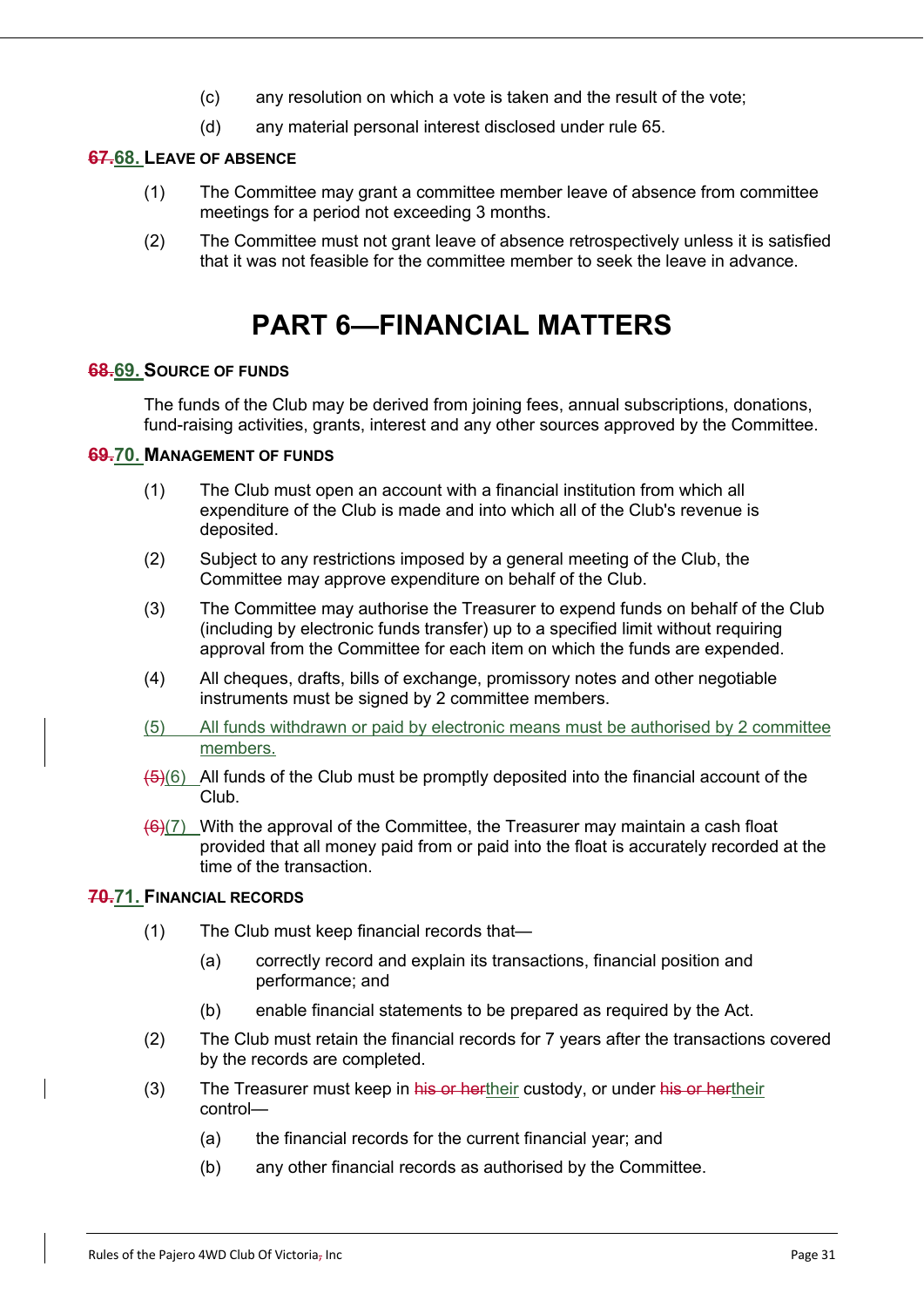#### **71.72. FINANCIAL STATEMENTS**

- (1) For each financial year, the Committee must ensure that the requirements under the Act relating to the financial statements of the Club are met.
- (2) Without limiting subrule (1), those requirements include—
	- (a) the preparation of the financial statements;
	- (b) if required, the review or auditing of the financial statements;
	- (c) the certification of the financial statements by the Committee;
	- (d) the submission of the financial statements to the annual general meeting of the Club;
	- (e) the lodgement with the Registrar of the financial statements and accompanying reports, certificates, statements and fee.

# **PART 7—GENERAL MATTERS**

#### **72.73. COMMON SEAL**

- (1) The Club may have a common seal.
- (2) If the Club has a common seal—
	- (a) the name of the Club must appear in legible characters on the common seal;
	- (b) a document may only be sealed with the common seal by the authority of the Committee and the sealing must be witnessed by the signatures of two committee members;
	- (c) the common seal must be kept in the custody of the Secretary.

#### **73.74. REGISTERED ADDRESS**

The registered address of the Club is—

- (a) the address determined from time to time by resolution of the Committee; or
- (b) if the Committee has not determined an address to be the registered address—the postal address of the Secretary.

#### **74.75. NOTICE REQUIREMENTS**

- (1) Any notice required to be given to a member or a committee member under these Rules may be given—
	- (a) by handing the notice to the Member personally; or
	- (b) by sending it by post to the Member at the address recorded for the Member on the register of members; or
	- (c) by email or facsimile transmission at the email address recorded for the member on the register of members...
- (2) Subrule (1) does not apply to notice given under rule 60.
- (3) Any notice required to be given to the Club or the Committee may be given—
	- (a) by handing the notice to a member of the Committee; or
	- (b) by sending the notice by post to the registered address; or
	- (c) by leaving the notice at the registered address; or
	- $(d)$  if the Committee determines that it is appropriate in the circumstances —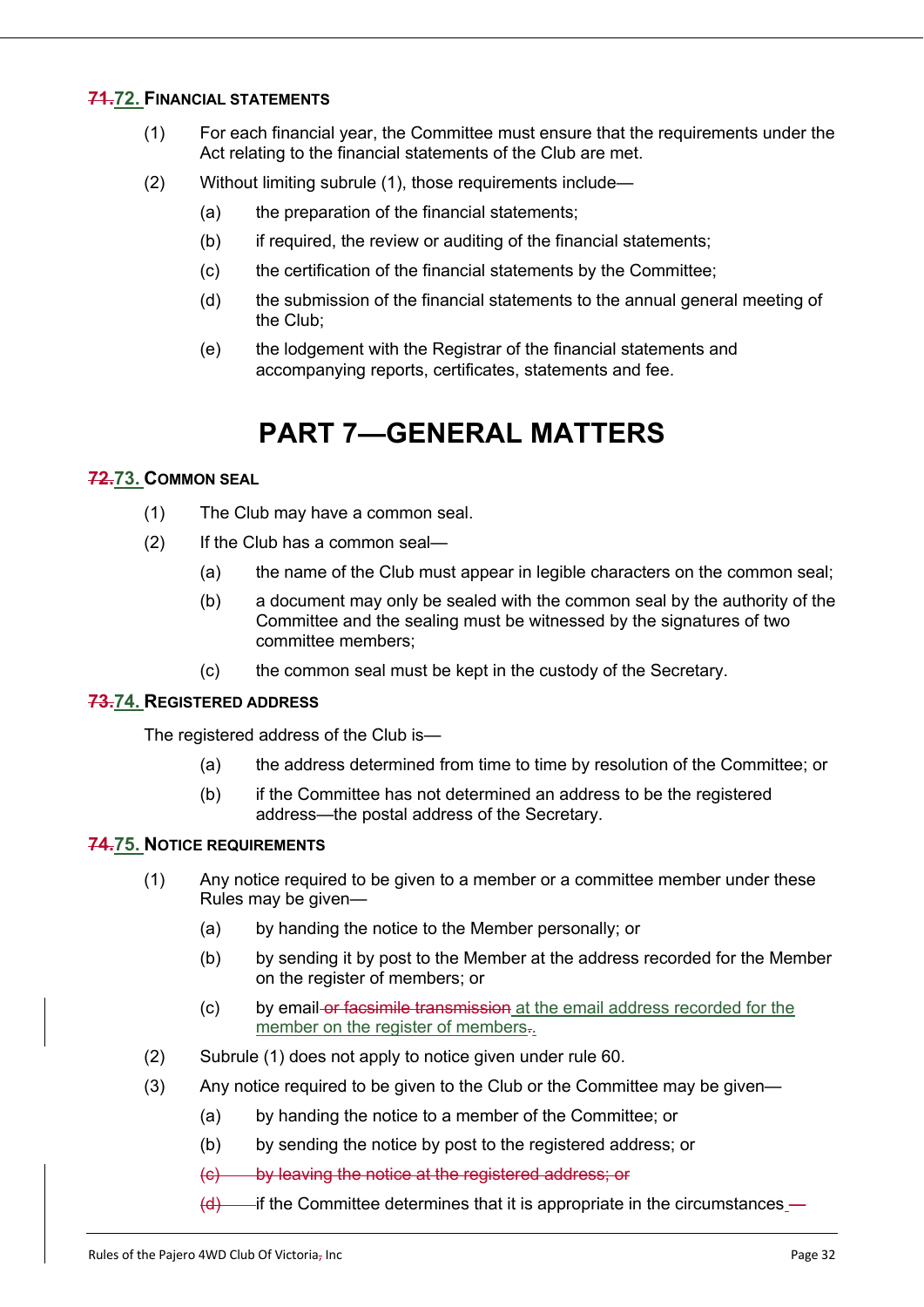$\overline{H}(c)$  by email to the email address of the Club or the Secretary; or

(ii) by facsimile transmission to the facsimile number of the Club.

#### **75.76. CUSTODY AND INSPECTION OF BOOKS AND RECORDS**

- (1) Members may on request inspect free of charge—
	- (a) the register of members;
	- (b) the minutes of general meetings;
	- (c) subject to subrule (2), the financial records, books, securities and any other relevant document of the Club, including minutes of Committee meetings.

**Note** 

See note following rule 18 for details of access to the register of members.

- (2) The Committee may refuse to permit a member to inspect records of the Club that relate to confidential, personal, employment, commercial or legal matters or where to do so may be prejudicial to the interests of the Club.
- (3) The Committee must on request make copies of these Rrules available to members and applicants for membership free of charge.
- (4) Subject to subrule (2), a member may make a copy of any of the other records of the Club referred to in this rule and the Club may charge a reasonable fee for provision of a copy of such a record.
- (5) For purposes of this rule—

*relevant documents* means the records and other documents, however compiled, recorded or stored, that relate to the incorporation and management of the Club and includes the following—

- (a) its membership records;
- (b) its financial statements;
- (c) its financial records;
- (d) records and documents relating to transactions, dealings, business or property of the Club.

#### **76.77. WINDING UP AND CANCELLATION**

- (1) The Club may be wound up voluntarily by special resolution.
- (2) In the event of the winding up or the cancellation of the incorporation of the Club, the surplus assets of the Club must not be distributed to any members or former members of the Club.
- (3) Subject to the Act and any court order made under section 133 of the Act, the surplus assets must be given to a body that has similar purposes to the Club and which is not carried on for the profit or gain of its individual members.
- (4) The body to which the surplus assets are to be given must be decided by special resolution.

#### **77.78. ALTERATION OF RULES**

These Rules may only be altered by special resolution of a general meeting of the Club.

**Note** 

An alteration of these Rules does not take effect unless or until it is approved by the Registrar. If these Rules (other than rule 1, 2 or 3) are altered, the Club is taken to have adopted its own rules, not the model rules.